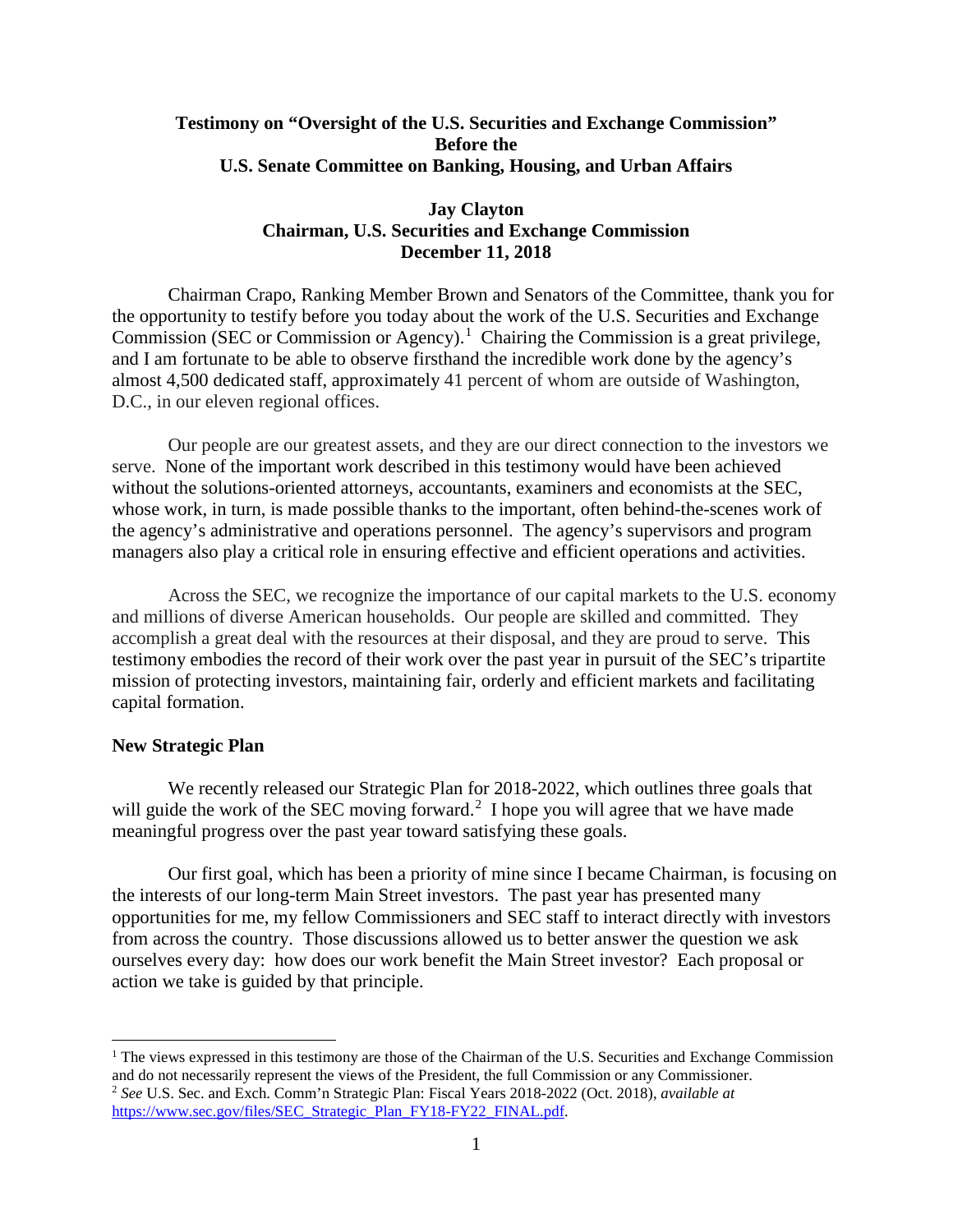Our second goal—to be innovative and responsive—reflects the changing nature of our markets. As technological advancements and commercial developments have changed how our securities markets operate, the SEC's ability to remain an effective regulator requires that we continually monitor the market environment and adapt our rules, regulations and oversight. This maxim applies to nearly every facet of what we do at the SEC. For example, it drove the establishment of a Cyber Unit in the Division of Enforcement (Enforcement or Division) in September 2017, a Fixed Income Market Structure Advisory Committee in November 2017, and more recently, our new Strategic Hub for Innovation and Financial Technology (FinHub).

Our third goal—elevating the agency's performance through technology, data analytics and human capital—embodies our commitment to maintaining an effective and efficient operation. We are using technology, analyzing data and promoting information-sharing and collaboration across the agency, while also maintaining the work environment that has resulted in consistent high levels of employee satisfaction. Maintaining a high level of staff engagement, performance and morale is critical to our ability to execute the SEC's mission. We are committed to continued investment in both new technology and human capital.

## **The Commission's Fiscal Year 2018 Initiatives and Upcoming Agenda**

I am proud of what our people have accomplished in Fiscal Year (FY) 2018 and look forward to building on this work as we continually review and recalibrate our approach to accomplishing the SEC's mission. Overall, America's historic approach to our capital markets has produced a remarkably deep pool of capital with unprecedented participation. It is our Main Street investors and their willingness to commit their hard-earned money to our capital markets for the long term that have ensured that the U.S. capital markets have long been the deepest, most dynamic and most liquid in the world. Their capital provides businesses with the opportunity to grow and create jobs, and supplies the capital markets with the funds that give the U.S. economy a competitive advantage. In turn, our markets have provided American Main Street investors with better investment opportunities than comparable investors in other jurisdictions.

To place this historic achievement in perspective, I note that the United States has approximately 4.4 percent of the world's population, yet the U.S. markets are the primary home to 56 of the world's 100 largest publicly traded companies, and U.S. households have over \$22.4 trillion invested in the world's equity markets.<sup>[3](#page-1-0)</sup>

More significantly, at least 52 percent of U.S. households are invested directly or indirectly in our capital markets.<sup>[4](#page-1-1)</sup> This level of retail investor participation stands out against other large industrialized countries and is especially important to keep in mind as our Main Street investors—whether they participate in our markets directly or through an intermediary

l

<span id="page-1-1"></span><sup>4</sup> *See* Jesse Bricker et al., "Changes in U.S. Family Finances from 2013 to 2016: Evidence from the Survey of Consumer Finances," Federal Reserve Bulletin, vol. 103 (September 2017), *available at* 

<span id="page-1-0"></span><sup>&</sup>lt;sup>3</sup> Board of Governors of the Federal Reserve System, 2016 Survey of Consumer Finances (2016).

[https://www.federalreserve.gov/publications/files/scf17.pdf;](https://www.federalreserve.gov/publications/files/scf17.pdf) *see also* Rel. No. 34-83063, *Form CRS Relationship Summary; Amendments to Form ADV; Required Disclosures in Retail Communications and Restrictions on the use of Certain Names or Titles* (Apr. 18, 2018) (for statistics except the mutual fund data); 2018 Investment Company Fact Book (mutual fund statistics), *available at* [https://www.ici.org/pdf/2018\\_factbook.pdf.](https://www.ici.org/pdf/2018_factbook.pdf)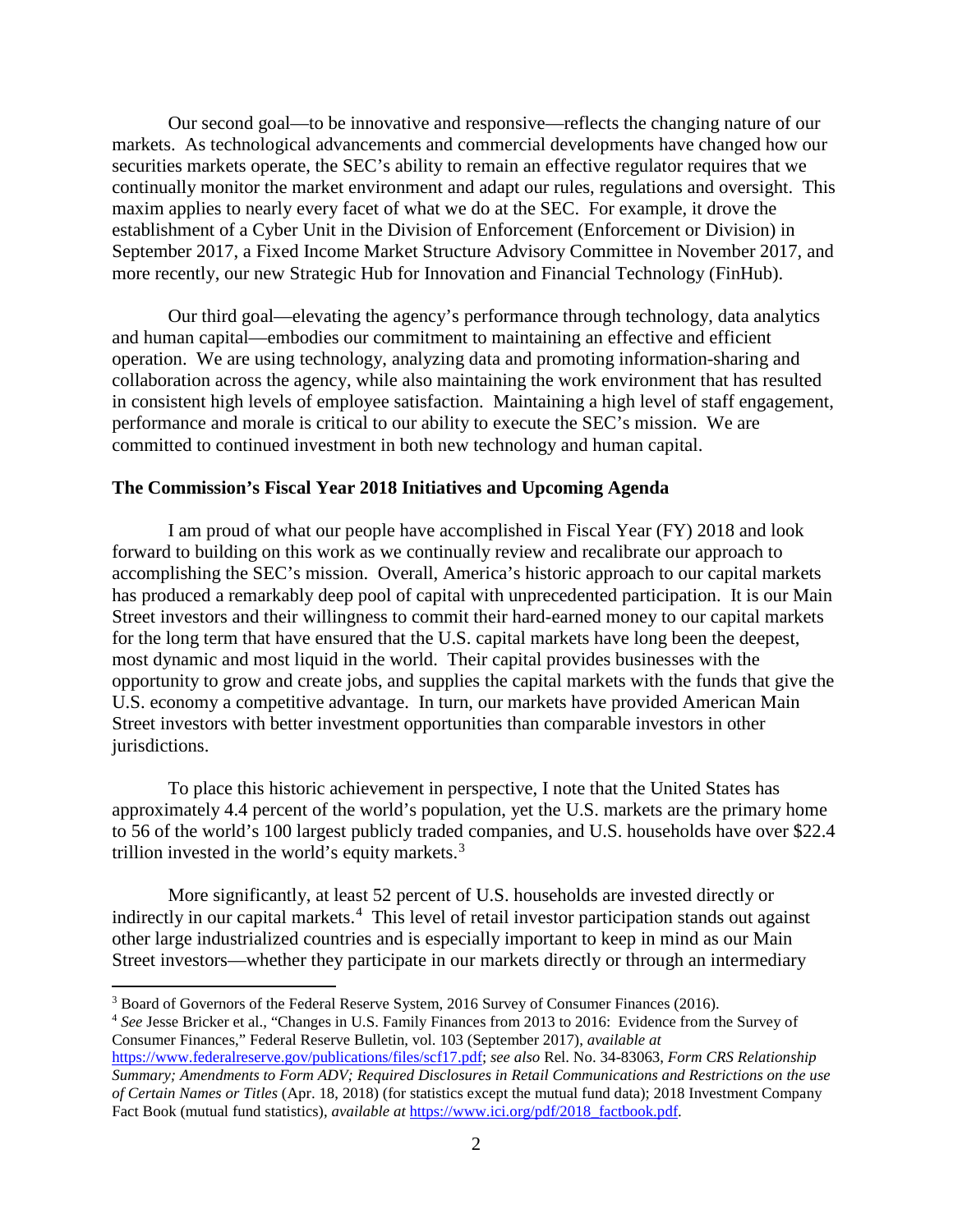such as an investment adviser or broker-dealer—now, more than ever, have a substantial responsibility to fund their own retirement and other financial needs. As a result of increased life expectancy and a shift from defined benefit plans (*e.g.*, pensions) to defined contribution plans (*e.g.*, 401(k)s and IRAs), the interests and needs of our Main Street investors have changed.

We are responding to that change. It is our obligation to preserve, foster and build on the successful history of our capital markets, and history and experience demonstrate our work is never complete. Markets change, and new risks to our markets and investors will emerge. We know we must continuously assess whether we are focused on the right areas and doing the right things, keeping the interests of our long-term Main Street investors top of mind.

My testimony summarizes our important FY 2018 initiatives, grouping them in five areas: (1) the regulatory and policy agenda; (2) enforcement and compliance; (3) enterprise risk and cybersecurity; (4) increasing our engagement with investors and other market participants; and (5) emerging market risks and trends. It also discusses a number of forward-looking initiatives that we are pursuing as our 2019 near-term agenda is now publicly available.<sup>[5](#page-2-0)</sup> Continuing with the themes of transparency, accountability and clarity of mission, the 2019 nearterm agenda focuses on the initiatives we reasonably expect to complete over the next 12 months. I welcome feedback from all interested parties on areas in need of focus and how we can best allocate our resources.

#### **Regulatory and Policy Agenda**

l

During my September 2017 testimony, I noted that the near-term Regulatory Flexibility Act agenda would be streamlined to increase transparency and accountability to the public and Congress, as well as to provide greater clarity to our staff. The 2017 agenda embodied a collective effort, benefiting from the input of my fellow Commissioners, our division and office heads and many members of our staff on key questions, including: (1) what initiatives the agency could reasonably expect to complete over the next 12 months, and (2) of those initiatives, which ones would have the most positive impact on our Main Street investors.

During the last year, the Commission advanced 23 of the 26 rules in the near-term agenda, a good result on both a percentage basis (88 percent) and an absolute basis.<sup>[6](#page-2-1)</sup>

In addition, the Commission responded to major events and changes in the broader regulatory landscape by advancing several other initiatives not in the original agenda. For example, we issued guidance to public companies about disclosures of cybersecurity risks and incidents.<sup>[7](#page-2-2)</sup> During FY 2018, the Commission also responded to a new congressional mandate from the Economic Growth, Regulatory Relief, and Consumer Protect Act by expanding a key registration exemption used by non-reporting companies to issue securities pursuant to

<span id="page-2-0"></span><sup>5</sup> The agenda for 2019 rulemaking was published in the *Federal Register* on August 7, 2018, *available at*  [https://www.reginfo.gov/public/do/eAgendaMain?operation=OPERATION\\_GET\\_AGENCY\\_RULE\\_LIST&current](https://www.reginfo.gov/public/do/eAgendaMain?operation=OPERATION_GET_AGENCY_RULE_LIST¤tPub=true&agencyCode=&showStage=active&agencyCd=3235) [Pub=true&agencyCode=&showStage=active&agencyCd=3235.](https://www.reginfo.gov/public/do/eAgendaMain?operation=OPERATION_GET_AGENCY_RULE_LIST¤tPub=true&agencyCode=&showStage=active&agencyCd=3235)*; see also* Appendix B.

<span id="page-2-1"></span><sup>&</sup>lt;sup>6</sup> See Appendix A. Over the past 10 years, the Commission completed, on average, approximately one-third of the rules listed on the near-term agenda.

<span id="page-2-2"></span><sup>7</sup> *See* Press Release 2018-22, *SEC Adopts Statement and Interpretive Guidance on Public Company Cybersecurity Disclosures* (Feb. 21, 2018), *available at* [https://www.sec.gov/news/press-release/2018-22.](https://www.sec.gov/news/press-release/2018-22)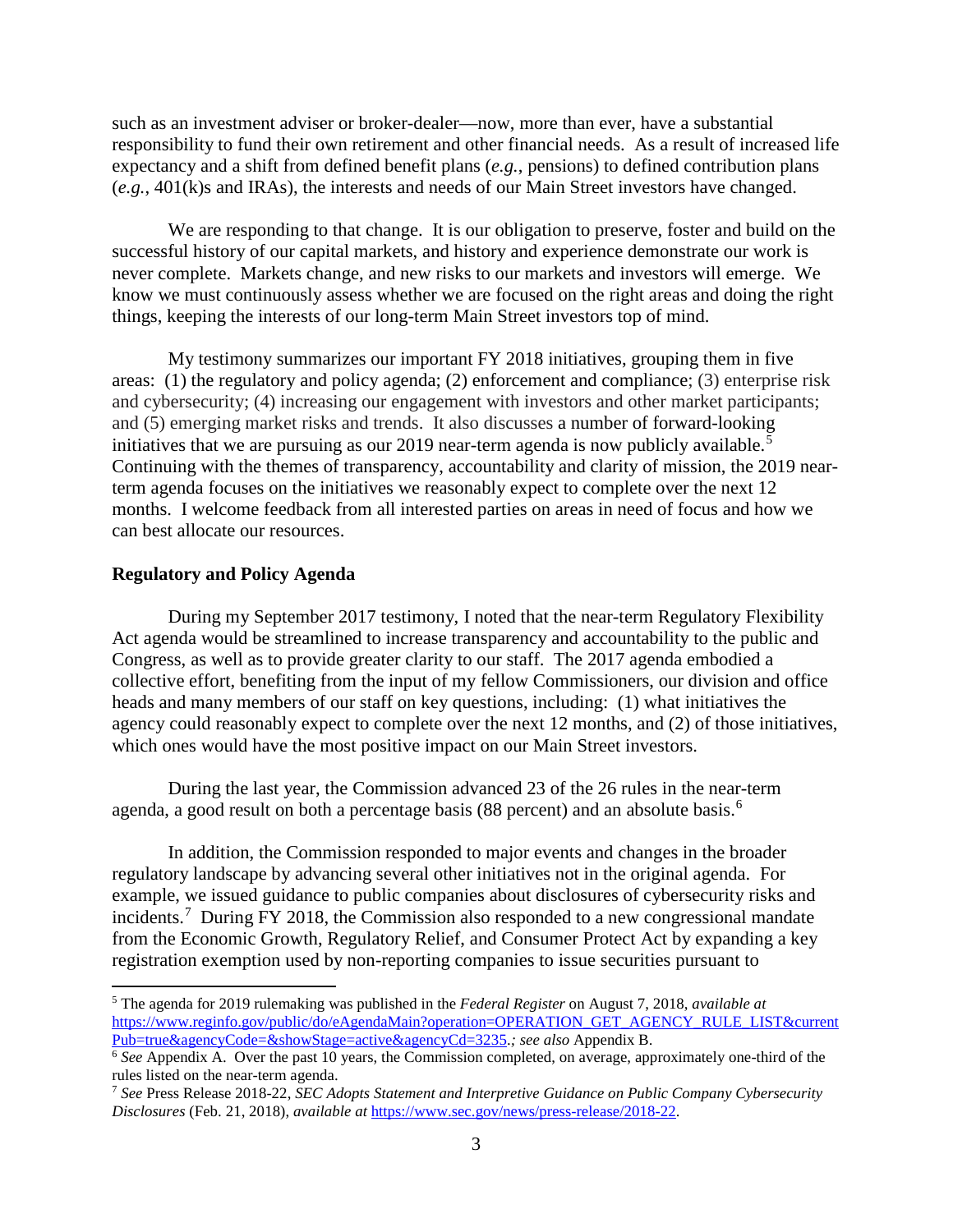compensatory arrangements,<sup>[8](#page-3-0)</sup> and provided relief for those affected by Hurricane Florence.<sup>[9](#page-3-1)</sup> In addition, to facilitate more accurate, clear and timely communications between issuers and shareholders, the staff released guidance on how to approach near-term financial reporting uncertainties resulting from tax law changes on the same day the bill was signed by the President.<sup>[10](#page-3-2)</sup>

To be sure, statistics—such as an 88 percent completion rate—often fail to tell more than a narrow story. Main Street investors—the market participants we have at the front of our minds—will not assess our work by the number or percentage of rules and initiatives we complete, but rather will be looking at what our efforts substantively do for them. With this metric—the interests of our long-term Main Street investors—in mind, I will discuss in more detail a few examples of our work in 2018.

## *Standards of Conduct Proposals*

l

In April 2018, the Commission proposed for public comment a significant rulemaking package designed to serve Main Street investors that would: (1) require broker-dealers to act in the best interest of their retail customers; (2) reaffirm, and in some cases clarify, the fiduciary duty owed by investment advisers to their clients; and (3) require both broker-dealers and investment advisers to state clearly key facts about their relationship, including their financial incentives.<sup>[11](#page-3-3)</sup> This package of rulemakings is intended to enhance investor protection by applying fiduciary principles across the spectrum of investment advice, bringing the legal requirements and mandated disclosures of financial professionals in line with investor expectations.

Broker-dealers and investment advisers both provide investment advice to retail investors, but their relationships are structured differently and are subject to different regulatory regimes. However, it has long been recognized that many investors do not have a firm grasp of the important differences between broker-dealers and investment advisers—from differences in the types of services that they offer and how investors pay for those services, to the regulatory frameworks that govern their relationships. This confusion could cause investor harm if, for example, investors fail to select the type of service that is appropriate for their needs or if conflicts of interest are not adequately understood and addressed. Our proposals would work together to better align the standards of conduct and mandated disclosures for both brokerdealers and investment advisers with what investors expect of these financial professionals, while preserving investor access and investor choice.

<span id="page-3-1"></span><span id="page-3-0"></span><sup>8</sup> Rule 701 — Exempt Offerings Pursuant to Compensatory Arrangements, 83 Fed. Reg. 34,940 (July 24, 2018)*; see also*, Concept Release on Compensatory Securities Offerings and Sales, 83 Fed. Reg. 34,958 (July 24, 2018). <sup>9</sup> See Press Release 2018-202, *SEC Provides Regulatory Relief and Assistance for Hurricane Victims* (Sept. 19, 2018), *available at https://www.sec.gov/news/press-release/2018-202.* 

<span id="page-3-2"></span><sup>&</sup>lt;sup>10</sup> See Press Release, *Commission Staff Provides Regulatory Guidance for Accounting Impacts of the Tax Cuts and Jobs Act (Dec. 22, 2017), available at https://www.sec.gov/news/press-release/2017-237.* 

<span id="page-3-3"></span><sup>&</sup>lt;sup>11</sup> See Press Release 2018-68, SEC Proposes to Enhance Protections and Preserve Choice for Retail Investors in *Their Relationships with Investment Professionals* (Apr. 18, 2018), *available at* [https://www.sec.gov/news/press](https://www.sec.gov/news/press-release/2018-68)[release/2018-68.](https://www.sec.gov/news/press-release/2018-68)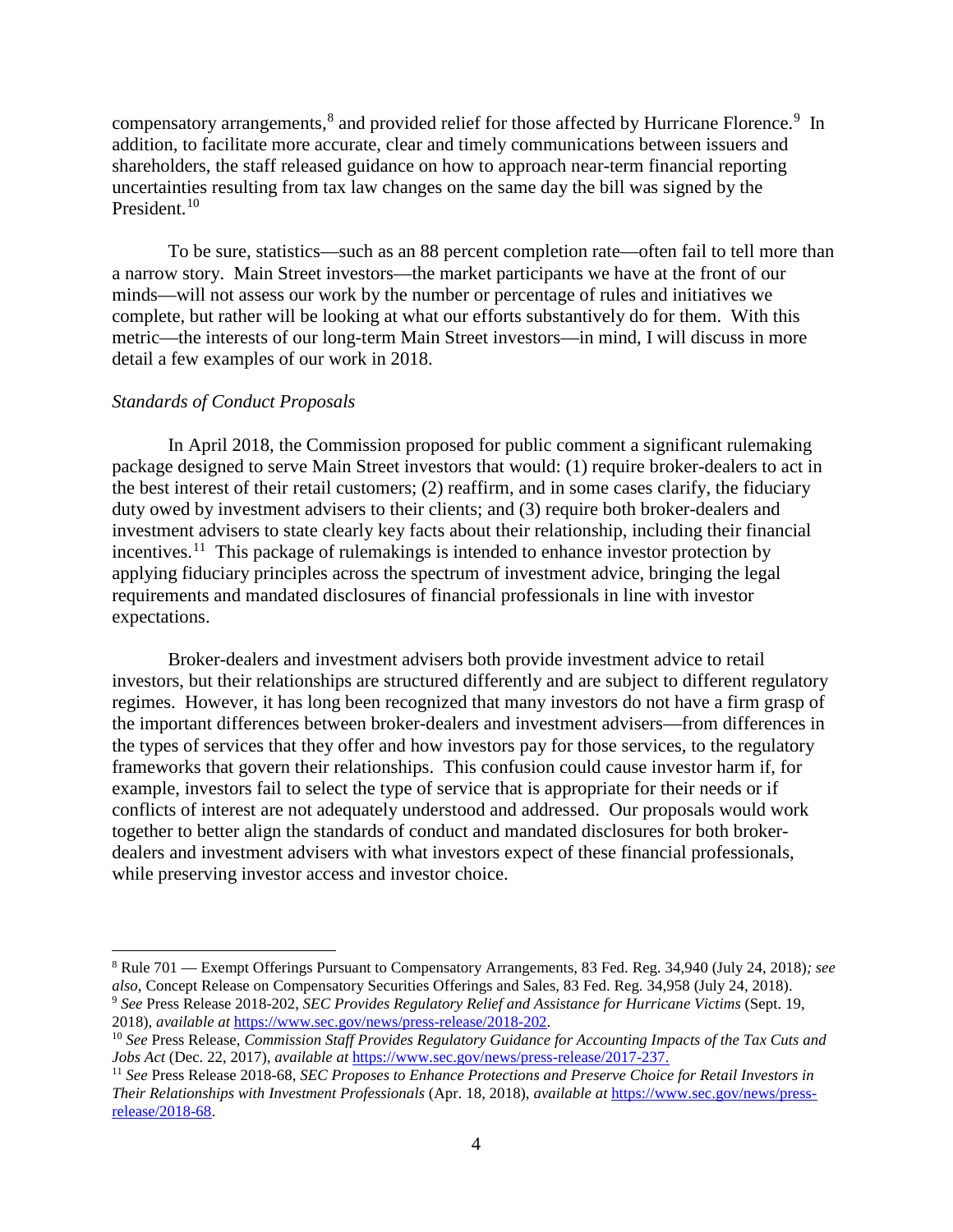Specifically, proposed Regulation Best Interest would enhance broker-dealer standards of conduct by establishing an overarching obligation requiring broker-dealers to act in the best interests of the retail customer when making recommendations of any securities transaction or investment strategy involving securities. Simply put, under proposed Regulation Best Interest, a broker-dealer cannot put her or his interests ahead of the retail customer's interests. The proposal incorporates that key principle and goes beyond and enhances existing suitability obligations under the federal securities laws. To meet this requirement, the broker-dealer would have to satisfy disclosure, care and conflict of interest obligations.

Among other things, the obligations under proposed Regulation Best Interest would put greater emphasis on costs and financial incentives as factors in evaluating the facts and circumstances of a recommendation. Additionally, the proposed standard would require brokerdealers to establish, maintain and enforce written policies and procedures reasonably designed to identify and eliminate material conflicts of interest, or disclose and mitigate, material conflicts of interest related to financial incentives. This is a significant and critical enhancement as today the federal securities laws largely center on conflict disclosure rather than conflict management.

Proposed Regulation Best Interest and its "best interest" standard draw upon fiduciary principles in other contexts, including those underlying an investment adviser's fiduciary duty, recognizing that while their relationship models differ, both broker-dealers and investment advisers often provide advice in the face of conflicts of interest. These common principles are easier to compare given that we issued as another part of our reform package a proposed interpretation reaffirming—and, in some cases, clarifying—the fiduciary duty that investment advisers owe to their clients. This interpretation is designed to provide advisers and their clients with a reference point for understanding the obligations of investment advisers to their clients and, specifically, reaffirms that an investment adviser also must act in the best interests of her or his client.

While the two standards are based on common principles, under the proposal, some obligations of broker-dealers and investment advisers will differ because the relationship models of these financial professionals differ. But—importantly—the principles are the same, and I believe the outcomes under both models should be the same: retail investors receive advice provided with diligence and care that does not put the financial professional's interests ahead of the investor's interests. I believe our proposals are designed to make investors get just that whether they choose a broker-dealer or an investment adviser.

In order to hear first-hand from retail investors who will be directly impacted by the rulemaking package, the staff organized seven roundtables across the country to provide Main Street investors the opportunity to speak directly with me, my fellow Commissioners and senior SEC staff to tell us about their experiences and views on what they expect from their financial professionals. I had the opportunity to lead five of these discussions—in Houston, Atlanta, Miami, Denver and Baltimore—and attend another in Washington, D.C. These candid, experience-based conversations were incredibly valuable and are informing our work moving forward. The transcripts from these roundtables are included in our public comment file. We also have invited investors to view samples of the proposed disclosure form to share their insights and feedback with the Commission by going to [https://www.sec.gov/tell-us.](https://www.sec.gov/tell-us) In addition,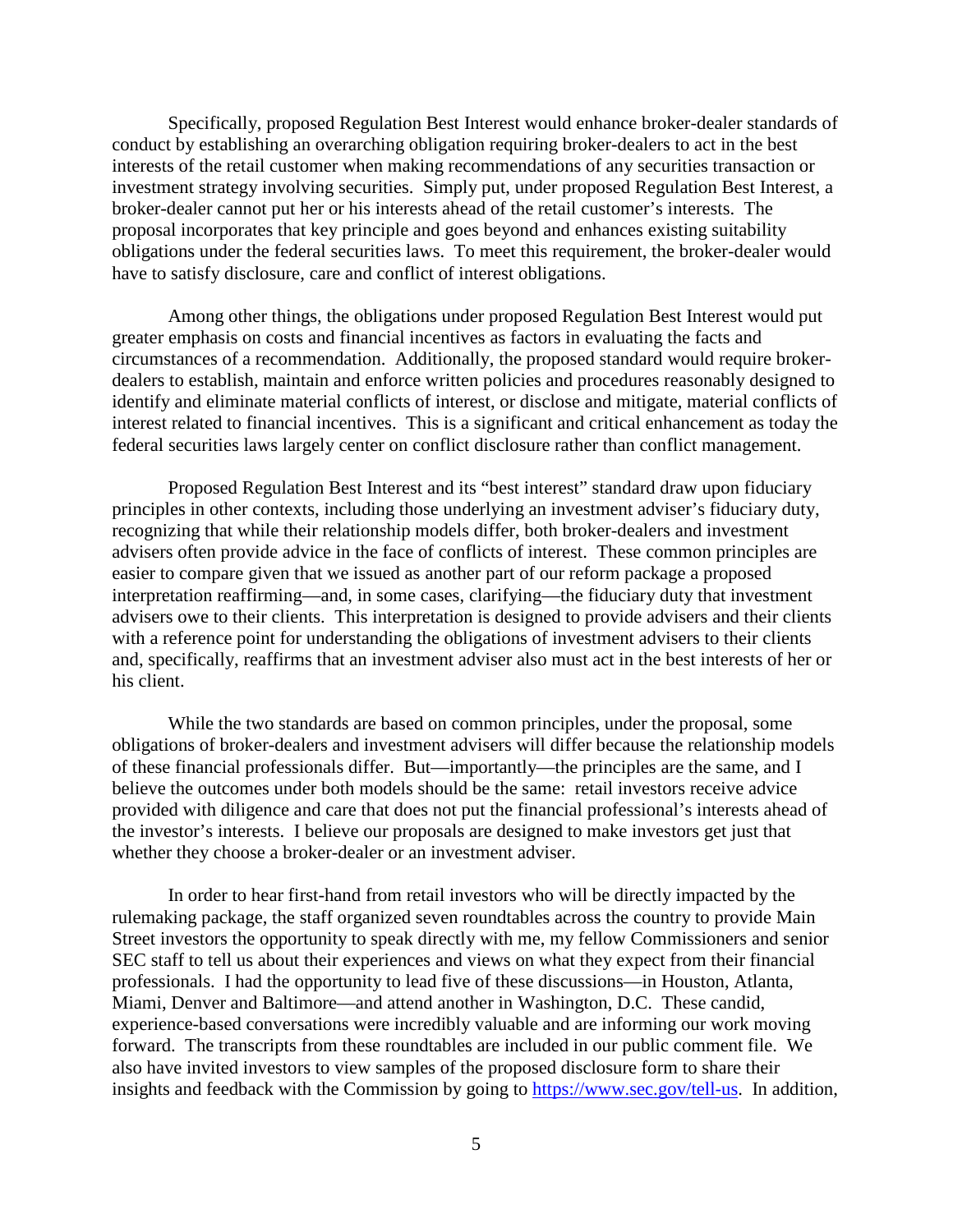our Office of the Investor Advocate engaged RAND Corporation to perform investor testing of the proposed disclosure form. The results of the investor testing are available on the SEC's website in order to allow the public to consider and comment on this supplemental information.<sup>[12](#page-5-0)</sup>

The staff of the Division of Trading and Markets and the Division of Investment Management are reviewing all of this information, and the more than  $6,000$  comment letters,  $^{13}$  $^{13}$  $^{13}$  as they work diligently together to develop final rule recommendations.

#### *Facilitating Capital Formation*

 $\overline{a}$ 

The SEC took meaningful steps during FY 2018 to encourage capital formation for emerging companies seeking to enter our public capital markets while maintaining, and, in many cases, enhancing investor protections. Doing so provides greater investment opportunities for Main Street investors, as it is generally difficult and expensive for them to invest in private companies. As a result, Main Street investors may not have the opportunity to participate in the growth phase of these companies if they choose not to enter our public markets or do so only later in their life cycle. Additionally, it is my experience that companies that go through the SEC public registration and offering process often come out as better companies, providing net benefits to the company, investors and our capital markets.

As a result of the July 2017 expansion of the draft registration statement submission process to all first-time registrants and newly public companies conducting initial public offerings (IPOs) and offerings within one year of an IPO, the Division of Corporation Finance (Corporation Finance) has received draft submissions for more than 40 IPOs and from more than 75 existing reporting companies that have utilized the expanded accommodation. This change has given companies more control over their offering schedules and has limited their exposure to market volatility and competitive harm—providing a benefit to their shareholders without diminishing investor protection.

Additionally, in June 2018, the Commission voted to adopt amendments to the "smaller reporting company" definition that expand the number of companies that can qualify for certain existing scaled disclosure requirements.<sup>14</sup> The new definition recognizes that a one-size regulatory structure for public companies does not fit all and will allow approximately 1,000 additional companies to benefit from smaller reporting company status. The amended definition should benefit both smaller companies, by making the option to join our public markets more attractive, and Main Street investors, who, in turn, will have more investment options.

The Commission also has taken steps to simplify and update financial disclosures. In July 2018, we proposed amendments to financial disclosures to encourage guaranteed debt

<span id="page-5-0"></span><sup>12</sup> *See* Press Release 2018-257, *Investor Testing of the Proposed Relationship Summary for Investment Advisers and Broker-Dealers (Nov. 7, 2018), available at https://www.sec.gov/news/press-release/2018-257.* 

<span id="page-5-1"></span><sup>&</sup>lt;sup>13</sup> See Comments on Proposed Rule: Regulation Best Interest, *available a[t https://www.sec.gov/comments/s7-07-](https://www.sec.gov/comments/s7-07-18/s70718.htm) [18/s70718.htm.](https://www.sec.gov/comments/s7-07-18/s70718.htm)* Of the more than 6,000 comment letters, approximately 3,000 were unique letters.

<span id="page-5-2"></span><sup>14</sup> *See* Press Release 2018-116, *SEC Expands the Scope of Smaller Public Companies that Qualify for Scaled Disclosures* (June 28, 2018), *available at* [https://www.sec.gov/news/press-release/2018-116.](https://www.sec.gov/news/press-release/2018-116)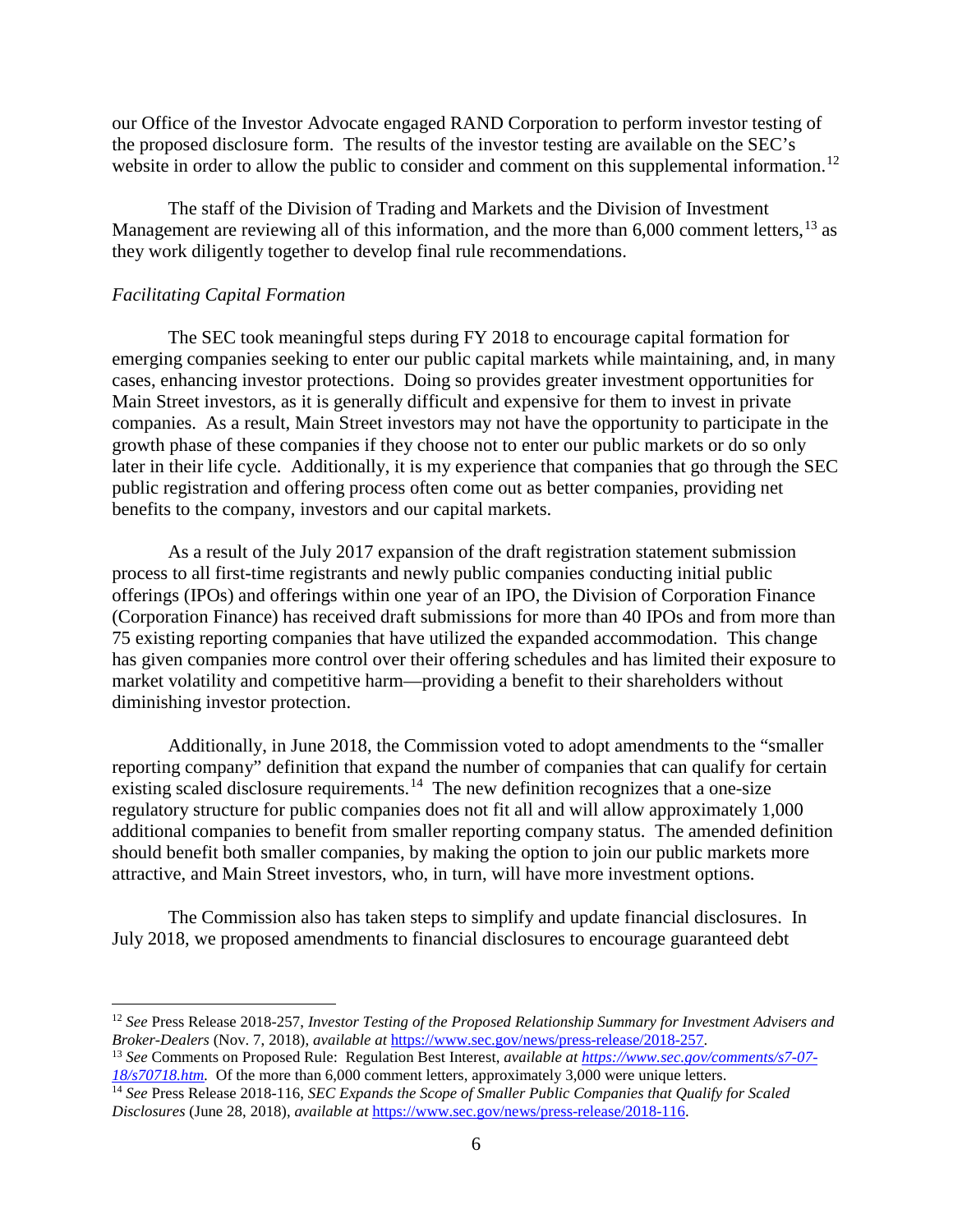offerings to be conducted on a registered rather than a private basis.[15](#page-6-0) I believe these measures have the potential to save issuers significant time and expense, enhance the quality of disclosure and increase investor protection.

Further, in August 2018, the Commission adopted final rules that simplify and update disclosures by eliminating requirements that are outdated, overlapping or duplicative of other Commission rules or U.S. GAAP.<sup>16</sup> These amendments were part of a larger initiative by Corporation Finance to review disclosure requirements applicable to issuers and consider ways to improve the requirements for the benefit of investors and issuers. While these rule changes may appear technical, I anticipate that they will yield substantial benefits for public companies and investors, especially when taken together with other capital formation initiatives at the Commission. Importantly, they will not adversely affect the availability of material information and, in many cases, will enhance the quality of available information and increase investor protection.

Corporation Finance has several proposals on the horizon designed to encourage capital formation for emerging companies seeking to enter our public capital markets. Specifically, I anticipate the Commission will consider a proposal to amend the definition of "accelerated filer" that triggers Section 404(b) of the Sarbanes-Oxley Act of 2002, which requires registrants to provide an auditor attestation report on internal control over financial reporting, that if adopted will have the effect of reducing the number of companies that need to provide the auditor attestation report, while maintaining appropriate investor protections.<sup>[17](#page-6-2)</sup> While Section  $404(b)$ has become a familiar, and in many cases important, component of our public company regulatory regime, we have heard from market participants and our former Advisory Committee for Small and Emerging Companies that, particularly for smaller companies, the costs associated with this requirement can divert significant capital from the core business needs of companies without a corresponding investor benefit. I look forward to considering the staff's recommendations.

Additionally, I anticipate that the Commission will consider expanding the ability of companies that are contemplating raising capital to "test-the-waters" by engaging in communications with certain potential investors prior to or following the filing of a registration statement for an IPO. I have seen firsthand how this has benefitted companies considering an IPO, as they are able to engage investors earlier to explain their business and obtain feedback in advance of an offering. This also benefits investors and shareholders as companies are better able to determine the appropriate time for an offering and to more effectively size and price the offering. I look forward to the Commission considering this initiative in the coming year.

Further, I expect that the Commission will consider a proposal, as required by the Economic Growth, Regulatory Relief, and Consumer Protection Act, to expand Regulation A offering eligibility to public reporting companies.

 $\overline{\phantom{a}}$ 

<span id="page-6-0"></span><sup>&</sup>lt;sup>15</sup> *See* Press Release 2018-143, *SEC Proposes Rules to Simplify and Streamline Disclosures in Certain Registered Debt Offerings* (July 24, 2018), *available at https://www.sec.gov/news/press-release/2018-143.* 

<span id="page-6-1"></span><sup>&</sup>lt;sup>16</sup> See Press Release 2018-156, SEC Adopts Amendments to Simplify and Update Disclosure Requirements (Aug. 17, 2018), available at  $\frac{https://www.sec.gov/news/press-release/2018-156}{https://www.sec.gov/news/press-release/2018-156}$ .

<span id="page-6-2"></span><sup>&</sup>lt;sup>17</sup> See Amendments to Smaller Reporting Company Definition, 83 Fed. Reg. 31,992 (July 10, 2018).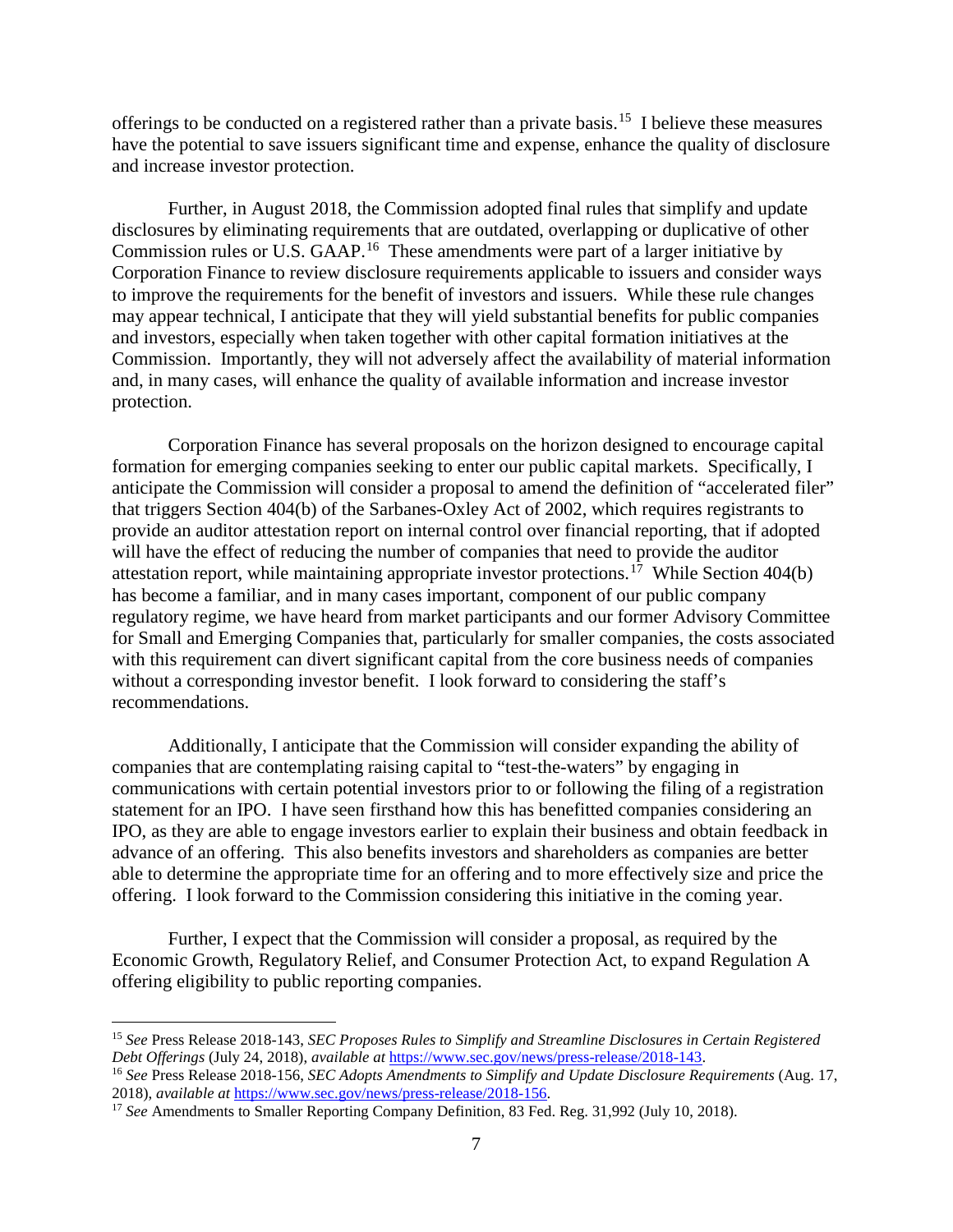Finally, I believe it is important to encourage long-term investment in our country. I expect that the Commission will soon consider a release soliciting input on how we can reduce compliance burdens on reporting companies with respect to quarterly reports while maintaining, and in some cases enhancing, investor protections. There is an ongoing debate regarding our approach to mandated quarterly reporting and the prevalence of optional quarterly guidance, and whether our reporting system more generally drives an overly short-term focus. I encourage all market participants to share their views and to let us know if there are other aspects of our regulations that drive short-termism inappropriately.

Beyond our public markets, I anticipate the Commission will take a fresh look at the exempt offering framework to consider whether changes should be made to harmonize and streamline the framework. Congress and the SEC have taken a number of steps to expand the options that small businesses have to raise capital. Small businesses today have more options to reach investors within their state using the intrastate exemption, or tap the "crowd" using the power of the Internet through Regulation Crowdfunding offerings. Small businesses can decide to limit their offerings to sophisticated investors in reliance on Regulation D, or open those offerings to retail investors using Regulation A.[18](#page-7-0)

Additionally, pursuant to the Economic Growth, Regulatory Relief, and Consumer Protection Act, the SEC recently expanded the exemption that permits private companies to issue securities to employees, consultants and advisors as compensatory awards—a transaction that preserves cash for the company's operations and aligns the incentives of employees with the success of the company—and solicited comment on further ways to modernize the rules related to these compensatory arrangements.<sup>[19](#page-7-1)</sup> The so-called "gig economy" has changed how companies and individuals design alternative work arrangements, and, therefore, individuals may not be "employees" eligible to receive securities as compensatory awards under our current exemption.

While the options to raise capital in exempt offerings have grown significantly since the JOBS Act, there has not been a comprehensive review of our exemptive framework to ensure that the system, as a whole, is rational, accessible, and effective. In fact, I doubt anyone would have come up with anything close to the complex system we have today if they were starting with a blank slate. So, I believe we should take a critical look at our exemption landscape, which can be fairly described as an elaborate patchwork.<sup>20</sup> The staff is working on a concept release

<span id="page-7-0"></span><sup>18</sup> *See* Remarks on Capital Formation at the Nashville 36|86 Entrepreneurship Festival (Aug. 29, 2018), *available at* [https://www.sec.gov/news/speech/speech-clayton-082918.](https://www.sec.gov/news/speech/speech-clayton-082918) Since these rules have gone into effect, small businesses have conducted over 900 offerings that reported raising more than \$90 million collectively using Regulation Crowdfunding. And there have been over 300 offerings that reported raising a total in excess of \$1 billion pursuant to Regulation A. Those amounts, however, are eclipsed by the \$147 billion reportedly raised in 2017 using Rule 506(c) of Regulation D, the new exemption that lifted the ban on general solicitation. And even that is dwarfed by use of the traditional private placement exemption in Rule 506(b) of Regulation D to raise over \$1.7 trillion in 2017. *Id.*

<span id="page-7-1"></span><sup>19</sup> *See* Press Release 2018-135, *SEC Adopts Final Rules and Solicits Public Comment on Ways to Modernize Offerings Pursuant to Compensatory Arrangements* (July 18, 2018), *available at https://www.sec.gov/news/press-*<br>release/2018-135.

<span id="page-7-2"></span> $20$  As we embark on this project, I believe there are several things we should consider. We should evaluate the level of complexity of our current exemptive framework for issuers and investors alike, and consider whether changes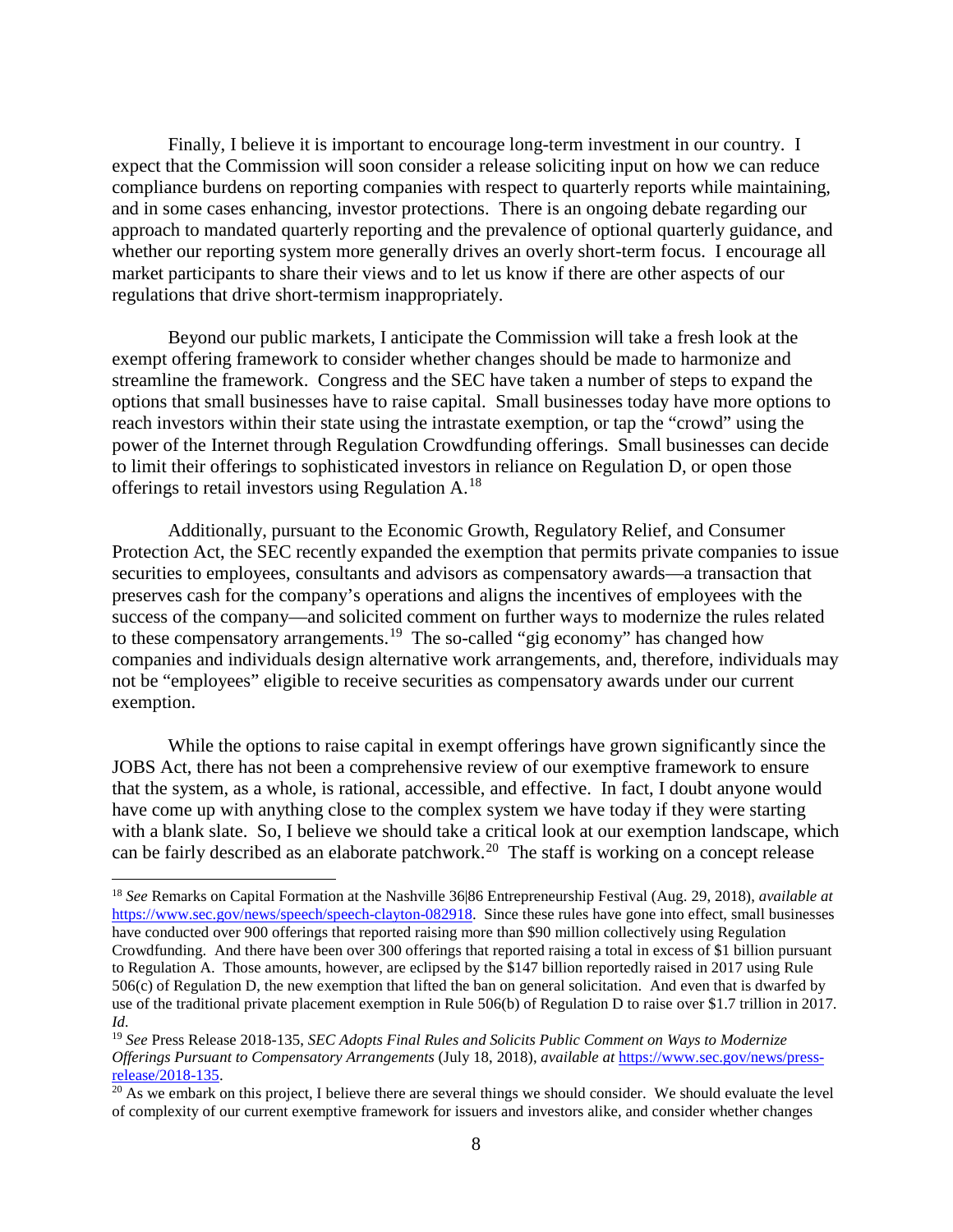that I expect will bring to the forefront these and other topics on how we can harmonize exempt offerings. Receiving input from investors, startups, entrepreneurs and other market participants who have first-hand experience with our framework is extremely important to make sure we get it right.

#### *Improving the Proxy Process*

l

Another significant initiative for 2019 is improving the proxy process. Last month, the SEC staff held a proxy roundtable to discuss: (1) the proxy solicitation and voting process; (2) shareholder engagement through the shareholder proposal process; and (3) the role of proxy advisory firms.<sup>[21](#page-8-0)</sup> I was pleased with this solutions-oriented event, which included a diverse group of panelists representing the views of investors, companies and other market participants. While we heard a wide range of views, we saw more agreement than disagreement, and I believe that we should act to improve each of these areas.

There was consensus among the panelists that the proxy "plumbing" needs a major overhaul. I encourage market participants to explore what such an overhaul would entail and to consider how technology, including distributed ledger technology, could improve the proxy plumbing. I realize a major overhaul could take time. So, I believe we should focus on what the Commission can do in the interim to improve the current system. The comment box for the roundtable remains open, and I encourage all those interested in improving the proxy plumbing to share their thoughts, particularly regarding actionable, interim improvements.

I also believe it is clear that we should consider reviewing the ownership and resubmission thresholds and related criteria for shareholder proposals. The current \$2,000 ownership threshold and related criteria were adopted 20 years ago in 1998, and the resubmission thresholds have been in place since 1954. A lot has changed since then. We need to be mindful of these changes, and make sure our approach to the very important issue of shareholder engagement reflects the realities of today's markets and today's investors. As I have said before, when looking at the ownership and resubmission thresholds and related criteria, we need to consider the interests of the long-term retail investors who invest directly in public companies and indirectly through mutual funds, ETFs and other products. With these long-term, retail investors in mind, we also should consider whether there are factors, in addition to the amount invested and the length of time shares are held, that reasonably demonstrate that the proposing shareholder's interests are aligned with those of a company's long-term investors.

For proxy advisory firms, I believe there is growing agreement that the current dynamics among four parties, (1) proxy advisory firms, (2) investment advisers who employ those firms

should be made to rationalize and streamline the framework. For example, do we have overlapping exemptions that create confusion for companies trying to navigate the most efficient path to raise capital? Are there gaps in our framework that impact the ability of small businesses to raise capital at key stages of their business cycle? We also should consider whether current rules that limit who can invest in certain offerings should be expanded to focus on the sophistication of the investor, the amount of the investment, or other criteria rather than just the wealth of the investor. And we should take a look at whether more can be done to allow issuers to transition from one exemption to another and, ultimately, to a registered IPO, without undue friction.

<span id="page-8-0"></span><sup>21</sup> *See* November 15, 2018: Roundtable on the Proxy Process, *available at* [https://www.sec.gov/proxy-roundtable-](https://www.sec.gov/proxy-roundtable-2018)[2018.](https://www.sec.gov/proxy-roundtable-2018)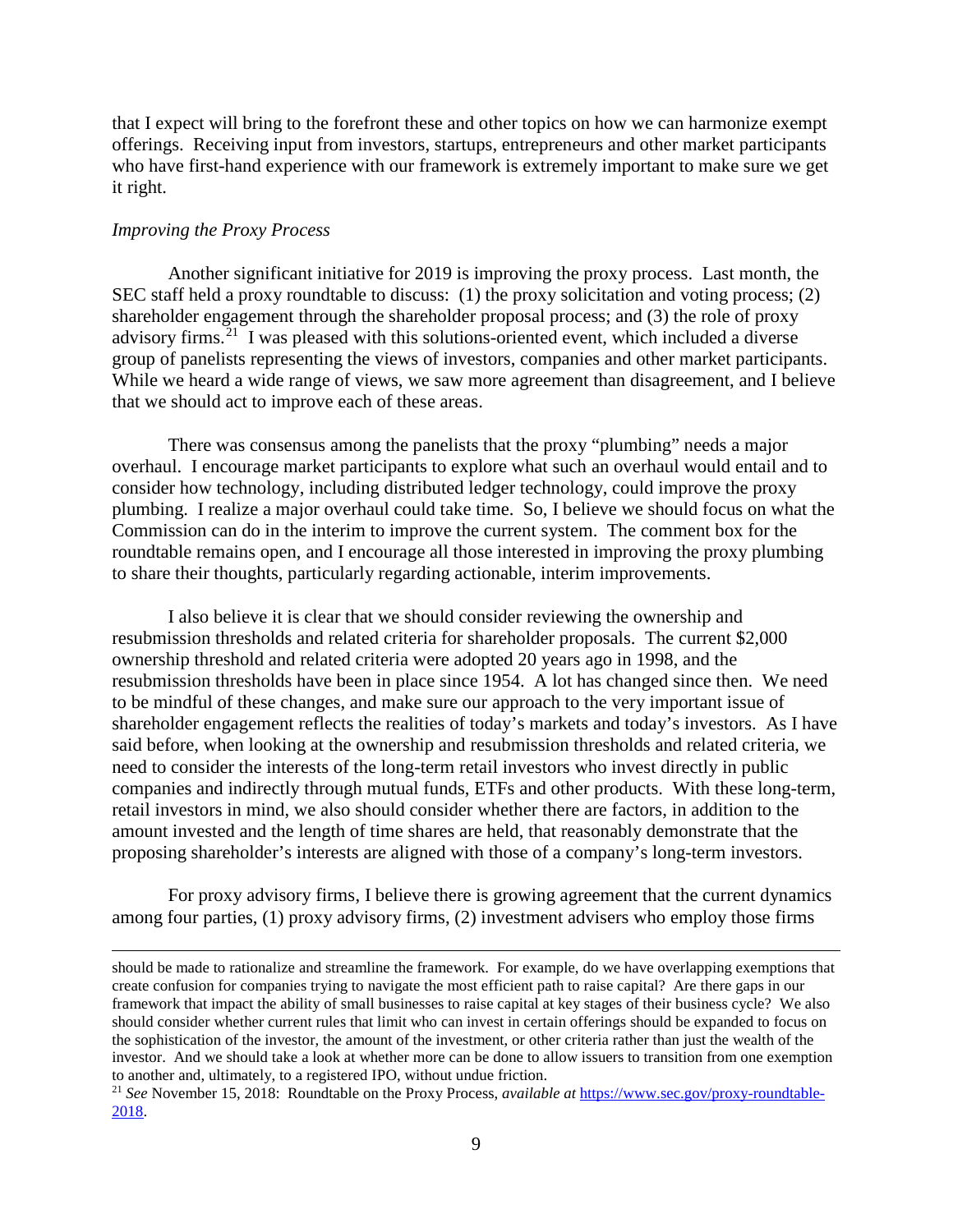and have a fiduciary duty to their investors, (3) issuers and (4) investors at large, including our Main Street investors, can be improved. For example, there should be greater clarity regarding the division of labor, responsibility and authority between proxy advisors and the investment advisers they serve. We also need clarity regarding the analytical and decision-making processes advisers employ, including the extent to which those analytics are company or industry specific. On this last point, it is clear to me that some matters put to a shareholder vote can only be analyzed effectively on a company-specific basis, as opposed to applying a more general market or industry-wide policy.

Finally, there were other issues raised at the roundtable that we should consider, including: (1) the framework for addressing conflicts of interests at proxy advisory firms, and (2) ensuring that investors have effective access to issuer responses to information in certain reports from proxy advisory firms.

The staff is looking at these and other issues, and I have asked them to formulate recommendations for the Commission's consideration. On timing, it is clear to me that these issues will not improve on their own with time, and I intend to move forward with the staff recommendations, prioritizing those initiatives that are most likely to improve the proxy process and our markets for our long-term Main Street investors.

#### *Modernizing Trading and Market Structure*

 $\overline{a}$ 

Another area of focus for the Commission is ensuring fair and efficient trading markets for our Main Street investors. We know that transparency is a bedrock of healthy and vibrant markets, and I am pleased to report that we have taken significant steps to make our trading markets more transparent.

In July 2018, we adopted amendments that enhance the transparency requirements governing alternative trading systems, commonly known as "ATSs."[22](#page-9-0) These amendments provide investors, brokers and other market participants—and the Commission—with increased visibility into the operations of these important markets for equity trading. Additionally, last month, the Commission adopted amendments to Regulation NMS to provide investors with greater transparency concerning how brokers handle and execute their orders.<sup>[23](#page-9-1)</sup>

Further, in March 2018, the Commission proposed a transaction fee pilot for National Market System (NMS) stocks, which, if adopted, would provide the Commission with data to help us analyze the effects of exchange fees and rebates on order routing behavior, execution quality and our market structure generally.<sup>[24](#page-9-2)</sup> This topic has received significant attention ever since the implementation of Regulation NMS. More recently, the development of a pilot program on transaction fees was one of the SEC's Equity Market Structure Advisory

<span id="page-9-0"></span><sup>&</sup>lt;sup>22</sup> *See* Press Release 2018-136, *SEC Adopts Rules to Enhance Transparency and Oversight of Alternative Trading Systems (July 18, 2018), available at https://www.sec.gov/news/press-release/2018-136.* 

<span id="page-9-1"></span><sup>&</sup>lt;sup>23</sup> See Press Release 2018-253, SEC Adopts Rules That Increase Information Brokers Must Provide to Investors on Order Handling (Nov. 2, 2018), available at https://www.sec.gov/news/press-release/2018-253.

<span id="page-9-2"></span><sup>&</sup>lt;sup>24</sup> See Press Release 2018-43, SEC Proposes Transaction Fee Pilot for NMS Stocks (Mar. 14, 2018), available at [https://www.sec.gov/news/press-release/2018-43.](https://www.sec.gov/news/press-release/2018-43)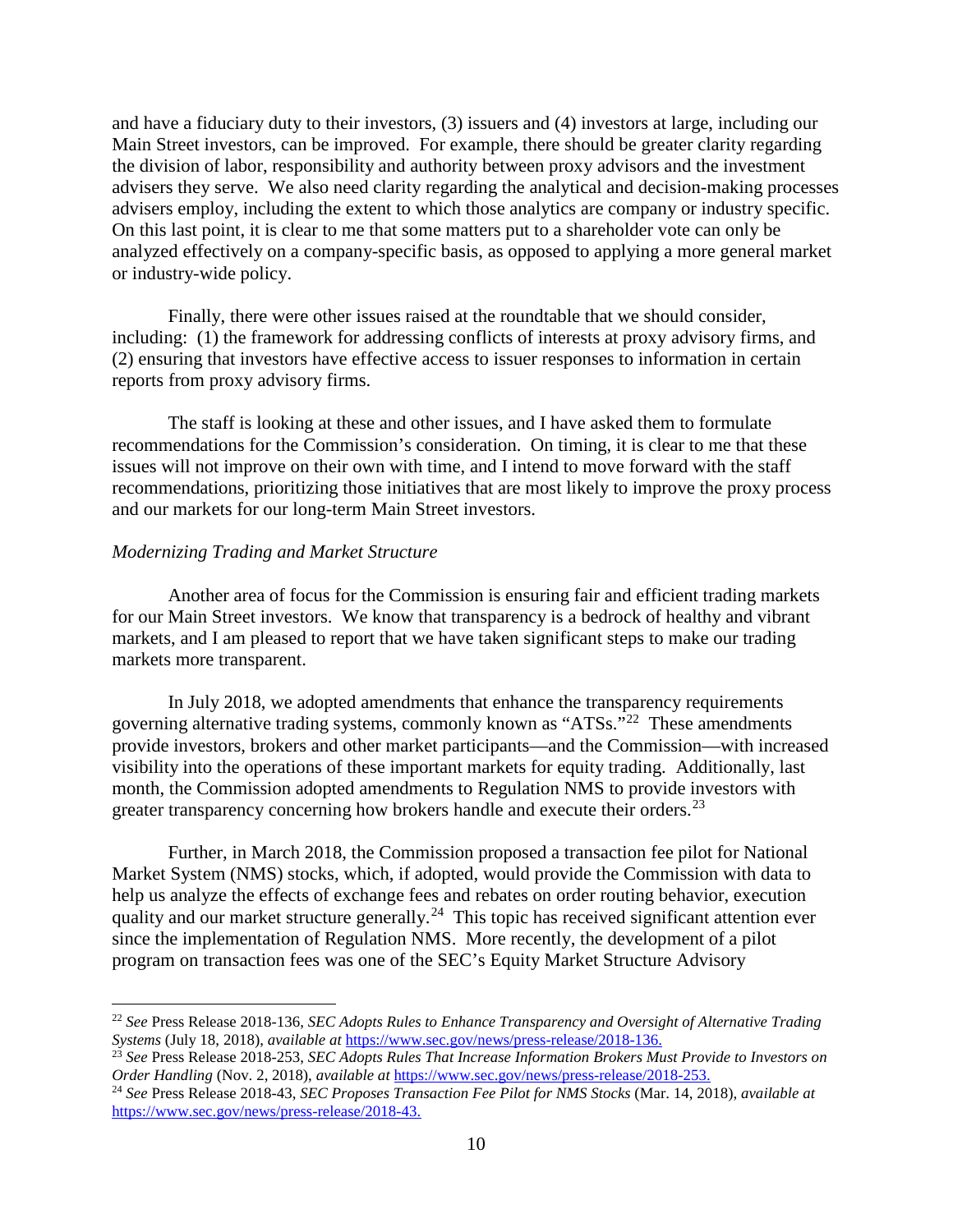Committee's most prominent recommendations to the Commission.<sup>[25](#page-10-0)</sup> In my view, the proposed pilot—which I expect the Commission to consider for adoption in the near future—would lead to a more thorough understanding of these issues, which would help the Commission make more informed and effective policy decisions in the future, all to the benefit of retail investors.

Our fixed income markets are also critical to our economy and Main Street investors, though historically, less attention has been focused on these relative to the equity markets. With large numbers of Americans retiring every month and needing investment options, fixed income products attract more and more Main Street investors. Yet, many of those investors may not appreciate that fixed income products are part of markets that differ significantly from the equity markets.

In November 2017, the SEC created the Fixed Income Market Structure Advisory Committee (FIMSAC) to provide diverse perspectives on the structure and operations of the U.S. fixed income markets, as well as advice and recommendations on fixed income market structure. The Committee has held four public meetings and has provided the Commission with five thoughtful recommendations on ways to improve our fixed income markets.<sup>[26](#page-10-1)</sup> I look forward to an equally successful second year.

Finally, new FINRA and MSRB requirements regarding the disclosure of corporate and municipal bond mark-ups and mark-downs went into effect, and I am pleased that investors now have substantially greater transparency into the costs of participating in those markets. I believe this transparency will increase competition and reduce trading costs, all to the benefit of Main Street investors.

## *Consolidated Audit Trail*

l

Another market structure initiative that is garnering significant staff attention is the implementation of the Consolidated Audit Trail (CAT). The CAT is designed to provide a single, comprehensive database that, when fully implemented, will allow regulators to more efficiently and accurately track trading in equities and options throughout the U.S. markets. Among other things, the CAT is intended to allow the Commission to better carry out its oversight responsibility by improving our ability to reconstruct trading activity following a

<span id="page-10-0"></span><sup>25</sup> *See* Equity Market Structure Advisory Committee, Recommendation for an Access Fee Pilot (July 8, 2016), *available at* [https://www.sec.gov/spotlight/emsac/recommendation-access-fee-pilot.pdf.](https://www.sec.gov/spotlight/emsac/recommendation-access-fee-pilot.pdf) 26 *See* Fixed Income Market Structure Advisory Committee, *available at* [https://www.sec.gov/spotlight/fixed-](https://www.sec.gov/spotlight/fixed-income-advisory-committee)

<span id="page-10-1"></span>[income-advisory-committee.](https://www.sec.gov/spotlight/fixed-income-advisory-committee) FIMAC's recommendations include the following: (1) the development of a pilot program to delay public dissemination for 48 hours of trades in any investment grade corporate bond above \$10 million and any high-yield corporate bond above \$5 million (requires Financial Industry Regulatory Authority (FINRA) rulemaking); (2) the formation of a joint SEC, FINRA and Municipal Securities Rulemaking Board (MSRB) working group to review the regulatory framework for electronic trading platforms in corporate and municipal bonds; (3) the adoption of a comprehensive classification scheme for exchange traded products; (4) for the SEC to encourage the formation of an industry group to promote investor education and work towards the establishment of a centralized and widely accessible database of key ETF data; and (5) that the SEC, in conjunction with FINRA, establish a new issue reference data service for corporate bonds that would be widely accessible on commercially reasonable terms.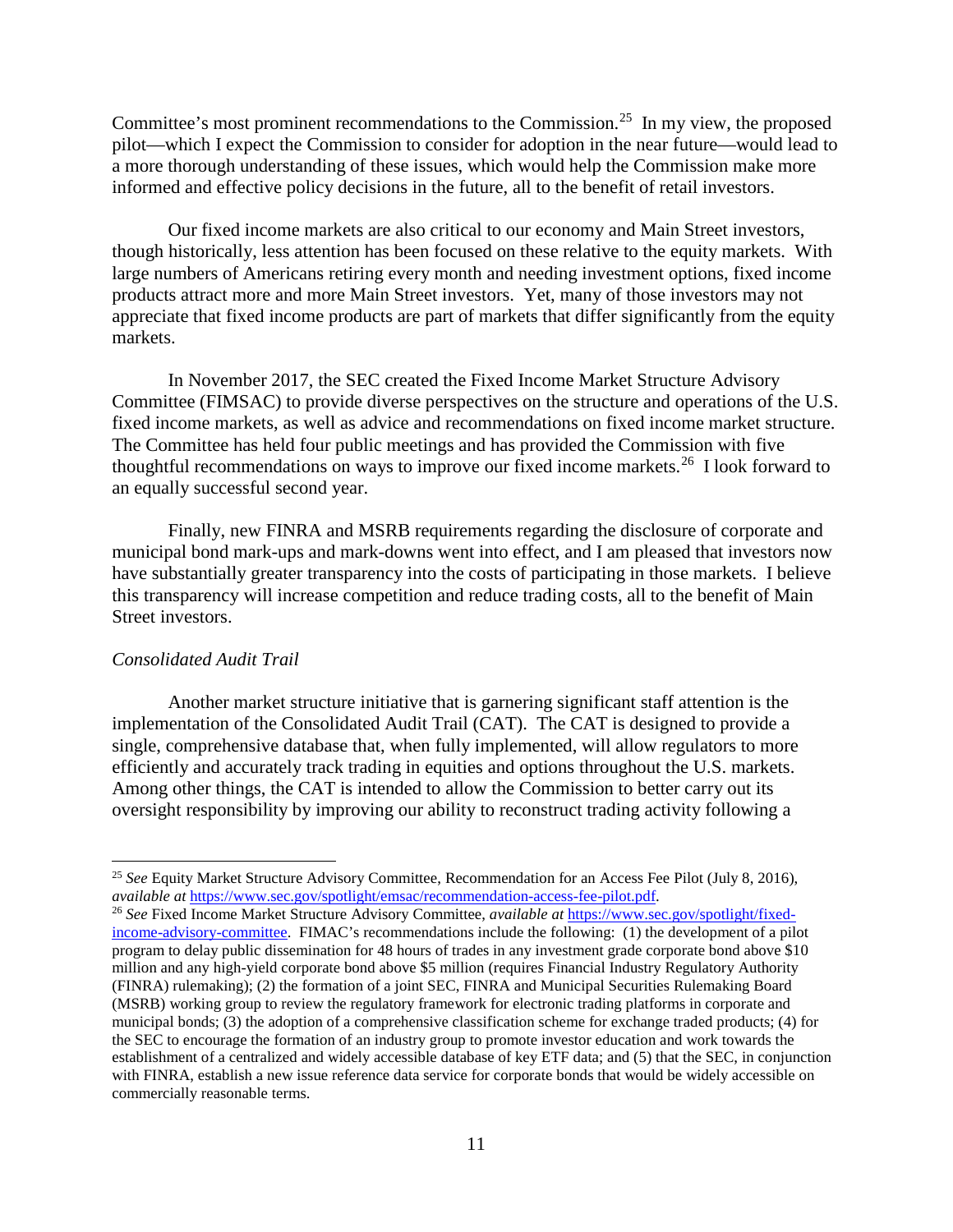market disruption or other event, which in turn would allow us to more quickly understand the causes of such an event and respond appropriately.

Under the CAT NMS Plan, the self-regulatory organizations (SROs)—the national securities exchanges and FINRA—are responsible for developing and implementing the CAT and were required to begin reporting data to the CAT by November 15, 2017. The SROs missed that deadline. While the CAT has now begun receiving equity and options data with limited functionality, the SROs remain out of compliance with the CAT NMS Plan today.

The SROs are making some progress, but the development and implementation process remains slow and cumbersome due largely to what I believe are project governance and project management issues experienced by the SROs. While, pursuant to SEC staff requests, the SROs recently set forth a revised timeline with detailed milestones, more recently Thesys (the plan processor) informed the SROs that it does not plan to deliver full functionality of CAT's first phase in accordance with these milestones. The SROs have reported to our staff that they currently expect to deliver the first phase of CAT (which, again, was required to be delivered by November 15, 2017) by March 31, 2019. We remain frustrated with failure of the SROs to meet their obligations and the delays in the development of the CAT.

I know there are substantial concerns about the protection of investors' personally identifiable information (PII) that would be stored in the CAT. I have the same concerns and continue to make the protection of CAT data, particularly any form of PII, a threshold issue. In November 2017, I asked the Commission staff to evaluate the need for PII in the CAT. This evaluation includes consideration of, among other things, what PII data elements need to be collected and retained in the CAT in order to achieve the regulatory goals of the CAT, and how PII in the CAT would be used by the SEC and the SROs. We are considering what alternatives to the scope of PII that would be collected and retained by the CAT under the current plan could provide the Commission and the SROs with the market surveillance and reconstruction data necessary to conduct our regulatory and enforcement functions. As I have stated before, as the SROs continue to make progress in the development, implementation and operation of the CAT, I believe that the Commission, the SROs and the plan processor must continuously evaluate their approach to the collection, retention and protection of PII and other sensitive data. More generally, I have made it clear that the SEC will not retrieve sensitive information from the CAT unless we have a regulatory need for the information and believe appropriate protections to safeguard the information are in place.

#### *Distributed Ledger Technology, Digital Assets and Initial Coin Offerings*

The Commission and its staff have been focusing a significant amount of attention and resources on digital assets and initial coin offerings (ICOs). I am optimistic that developments in distributed ledger technology can help facilitate capital formation, providing promising investment opportunities for both institutional and Main Street Investors. Overall, I believe we have taken a balanced regulatory approach that both fosters innovation and protects investors. For example, our staff meets regularly with entrepreneurs and market professionals interested in developing new and innovative investment products in compliance with the federal securities laws. Recently, Corporation Finance's Director, Bill Hinman, outlined factors for participants to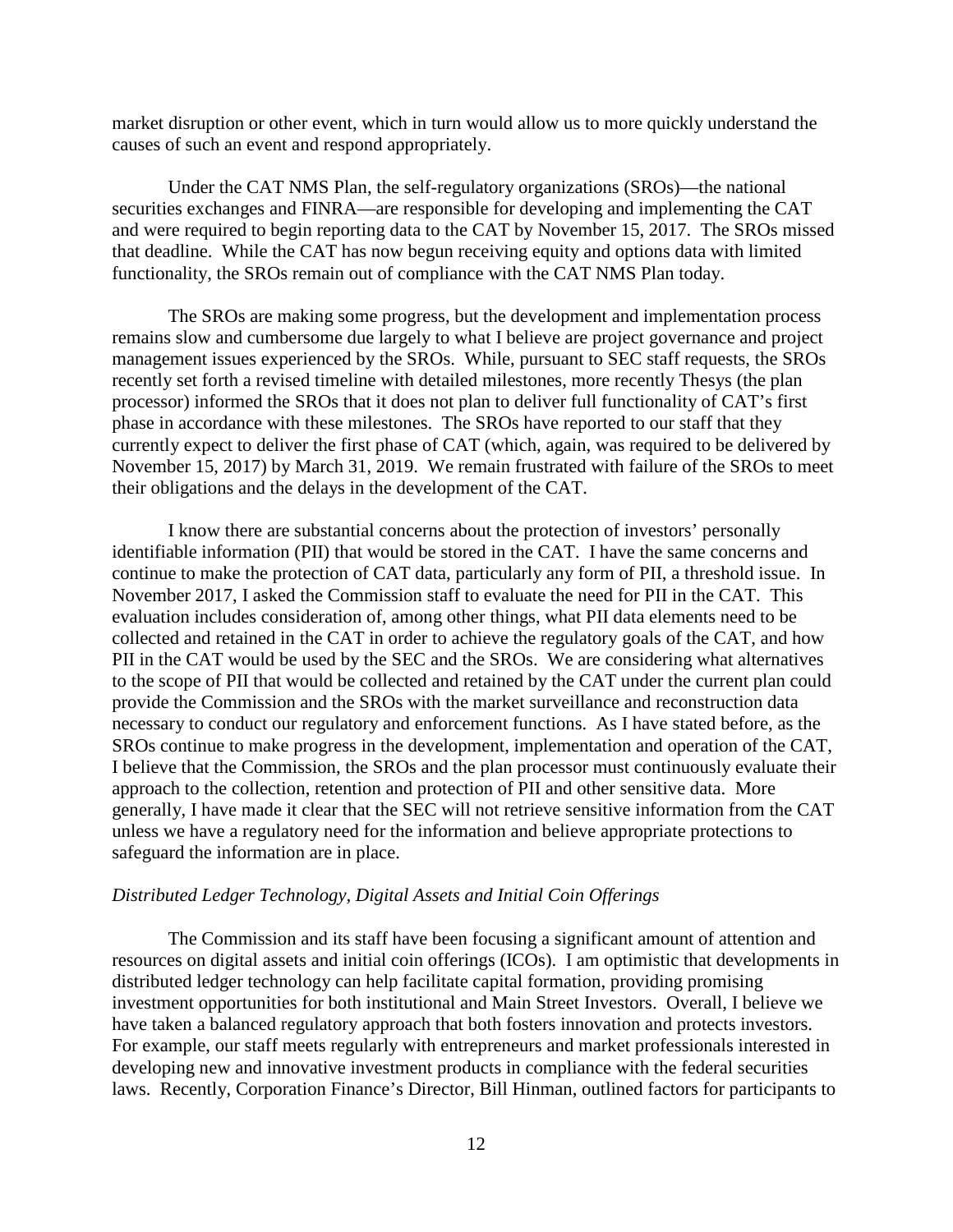consider when evaluating whether a digital asset is a security<sup>[27](#page-12-0)</sup> and also named a new Associate Director in Corporation Finance to serve as the Senior Advisor for Digital Assets and Innovation and coordinate efforts in this area across the agency.<sup>[28](#page-12-1)</sup> SEC staff is also meeting regularly with staff from other regulatory agencies to coordinate efforts and identify any areas where additional regulatory oversight may be needed. Divisions and offices across the Commission have worked together, as well as with other regulators, to issue public statements regarding ICOs and virtual currencies.[29](#page-12-2) 

In an effort to further coordinate the Commission's work on these important issues, in October of this year the SEC announced the formation of a FinHub within the agency.<sup>[30](#page-12-3)</sup> Staffed by representatives from across the Commission, the FinHub will serve as a public resource for fintech-related issues at the SEC, including matters dealing with distributed ledger technology, automated investment advice, digital marketplace financing and artificial intelligence/machine learning. In addition to serving as a portal for public engagement, FinHub will also serve as an internal resource within the SEC, coordinating the agency staff's work on these and other fintech-related issues. As the work of FinHub and our other activities demonstrate, the agency is focused on issues presented by new technologies, and our door remains open to those who seek to innovate and raise capital in accordance with the law.

Unfortunately, while some market participants have engaged with our staff constructively and in good faith with questions about the application of our federal securities laws, others have sought to prey on investors' excitement about cryptocurrencies and ICOs to commit fraud or other violations of the federal securities laws. Enforcement has recently brought a number of landmark cases in this area, and I have asked the Division's leadership to continue to police these markets vigorously and recommend enforcement actions against those who conduct ICOs or engage in other actions relating to digital assets in violation of the federal securities laws. The Commission acted swiftly to crack down on allegedly fraudulent activity in this space, particularly where the misconduct has targeted Main Street investors. Regardless of the promise of this technology, those who invest their hard-earned money in opportunities that fall within the scope of the federal securities laws deserve the full protections afforded under those laws.

#### *Modernizing Asset Management Regulations*

l

In June 2018, the Commission proposed for public comment a new rule to replace the process of individually issued orders for exemptive relief for certain exchange traded funds (ETFs).[31](#page-12-4) The proposal is designed to create a consistent, transparent and efficient regulatory framework for ETFs would facilitate greater competition and innovation among these products.

<span id="page-12-1"></span><sup>28</sup> See Press Release 2018-102, *SEC Names Valerie A. Szczepanik Senior Advisor for Digital Assets and Innovation*<br>(June 4, 2018), *available at https://www.sec.gov/news/press-release/2018-102.* 

<span id="page-12-2"></span><sup>29</sup> See Statement on Digital Asset Securities Issuance and Trading (Nov. 16, 2018), *available at* https://www.sec.gov/news/public-statement/digital-asset-securities-issuuance-and-trading.

<span id="page-12-0"></span><sup>27</sup> *See* William Hinman, Digital Asset Transactions: When Howey Met Gary (Plastic) (June 14, 2018), *available at* 

<span id="page-12-3"></span><sup>&</sup>lt;sup>30</sup> See Press Release 2018-240, *SEC Launches New Strategic Hub for Innovation and Financial Technology* (Oct. 18, 2018), *available at* [https://www.sec.gov/news/press-release/2018-240.](https://www.sec.gov/news/press-release/2018-240)

<span id="page-12-4"></span><sup>31</sup> *See* Press Release 2018-118, *SEC Proposes New Approval Process for Certain Exchange-Traded Funds* (June 28, 2018), *available at* [https://www.sec.gov/news/press-release/2018-118.](https://www.sec.gov/news/press-release/2018-118)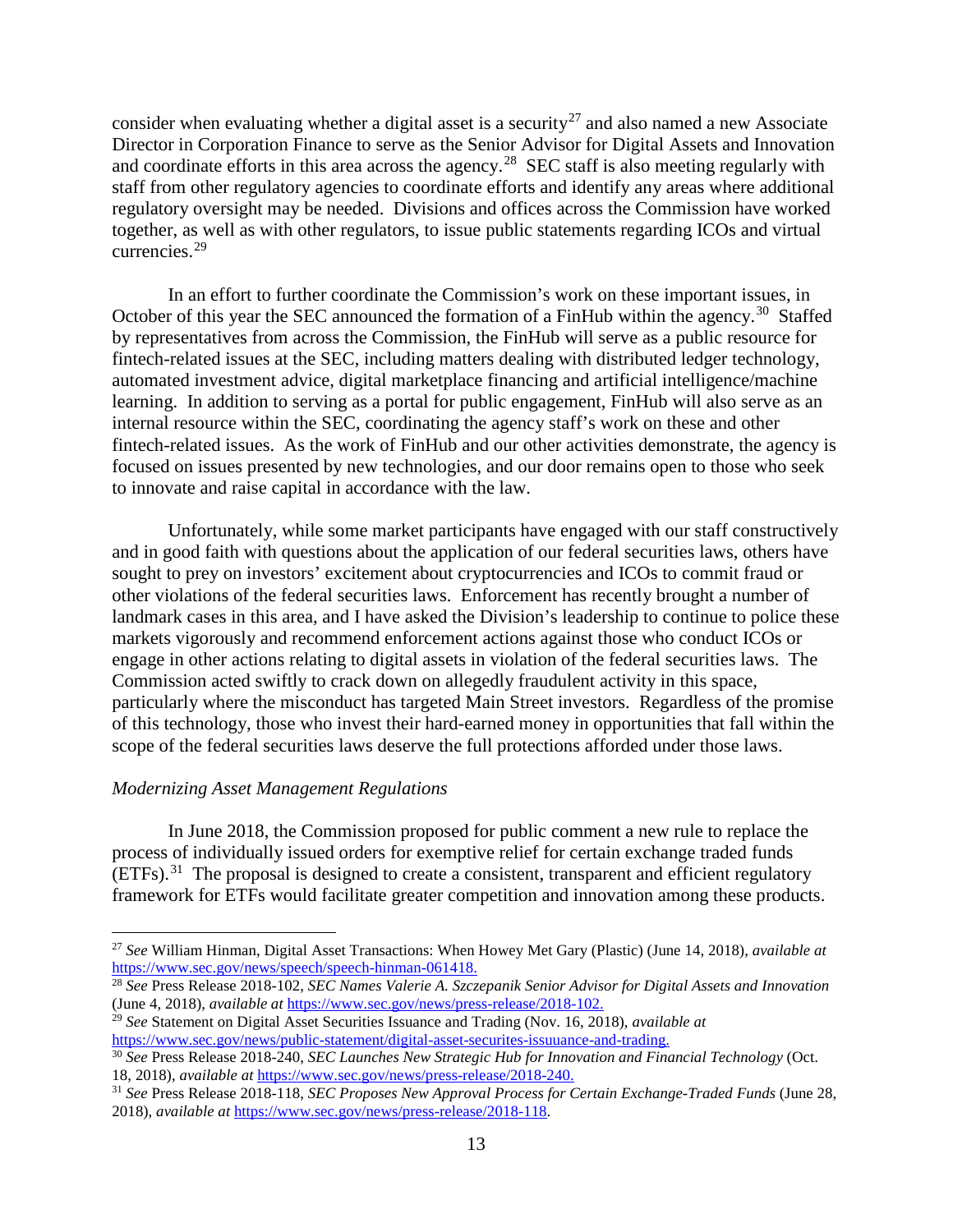The ETF market, which has a volume of approximately \$3.6 trillion, currently operates under more than 300 individually issued exemptive orders that have varied over time in wording and terms. I anticipate that the Commission will consider recommendations to adopt a final ETF rule in the coming year, which will enable staff to focus more time and attention on novel or unusual ETF products instead of more routine ETF-related issues.

The agency is working to promote research in the ETF market and provide investors greater access to that research. On November 30, 2018, the Commission adopted rules and amendments that are intended to reduce obstacles to providing research on investment funds in furtherance of the Fair Access to Investment Research Act of 2017. The adopted rules seek to harmonize the treatment of investment fund research with research on other public companies by establishing a safe harbor for a broker-dealer to publish or distribute research reports on investment funds under certain conditions. Overall, these rules aim to promote research on mutual funds, ETFs, registered closed-end funds, business development companies (BDCs) and similar covered investment funds and provide investors with greater access to research to aid them in making investment decisions.

Additionally, the Small Business Credit Availability Act directs the Commission to revise certain securities offering and proxy rules in order to harmonize existing registration and reporting requirements to allow BDCs to be treated in the same manner as public corporate issuers. The Economic Growth, Regulatory Relief, and Consumer Protection Act similarly directs the Commission to issue rules to allow certain registered closed-end funds to use the securities offering and proxy rules that are available to public corporate issuers. The Division of Investment Management is working to develop rule recommendations related to these two bills.

#### *Improving the Investor Experience*

The Division of Investment Management is leading a long-term project to explore modernization of the design, delivery and content of fund disclosures and other information for the benefit of investors. These initiatives are an important part of how the Commission can serve investors in the 21st century. Fund disclosures are especially important because millions of Americans invest in funds to help them reach personal financial goals, such as saving for retirement and their children's educations. As of the end of 2017, over 100 million individuals representing nearly 60 million households, or 45 percent of U.S. households, owned funds (generally ETFs or open-ended mutual funds).<sup>[32](#page-13-0)</sup>

In June 2018, the Commission issued a request for comment on enhancing disclosures by mutual funds, ETFs and other types of investment companies to improve the investor experience and to help investors make more informed investment decisions (Fund Disclosure RFC).<sup>33</sup> The Fund Disclosure RFC seeks input from retail investors and others on how they use fund disclosures and how they believe funds can improve disclosures to aid investment decisionmaking. In order to facilitate retail investor engagement and comment on improving fund

<span id="page-13-0"></span><sup>32</sup> 2018 Investment Company Fact Book, *supra* note 4, at ii.

<span id="page-13-1"></span><sup>33</sup> *See* Press Release 2018-103, *SEC Modernizes the Delivery of Fund Reports and Seeks Public Feedback on Improving Fund Disclosure* (June 5, 2018), *available at* [https://www.sec.gov/news/press-release/2018-103.](https://www.sec.gov/news/press-release/2018-103)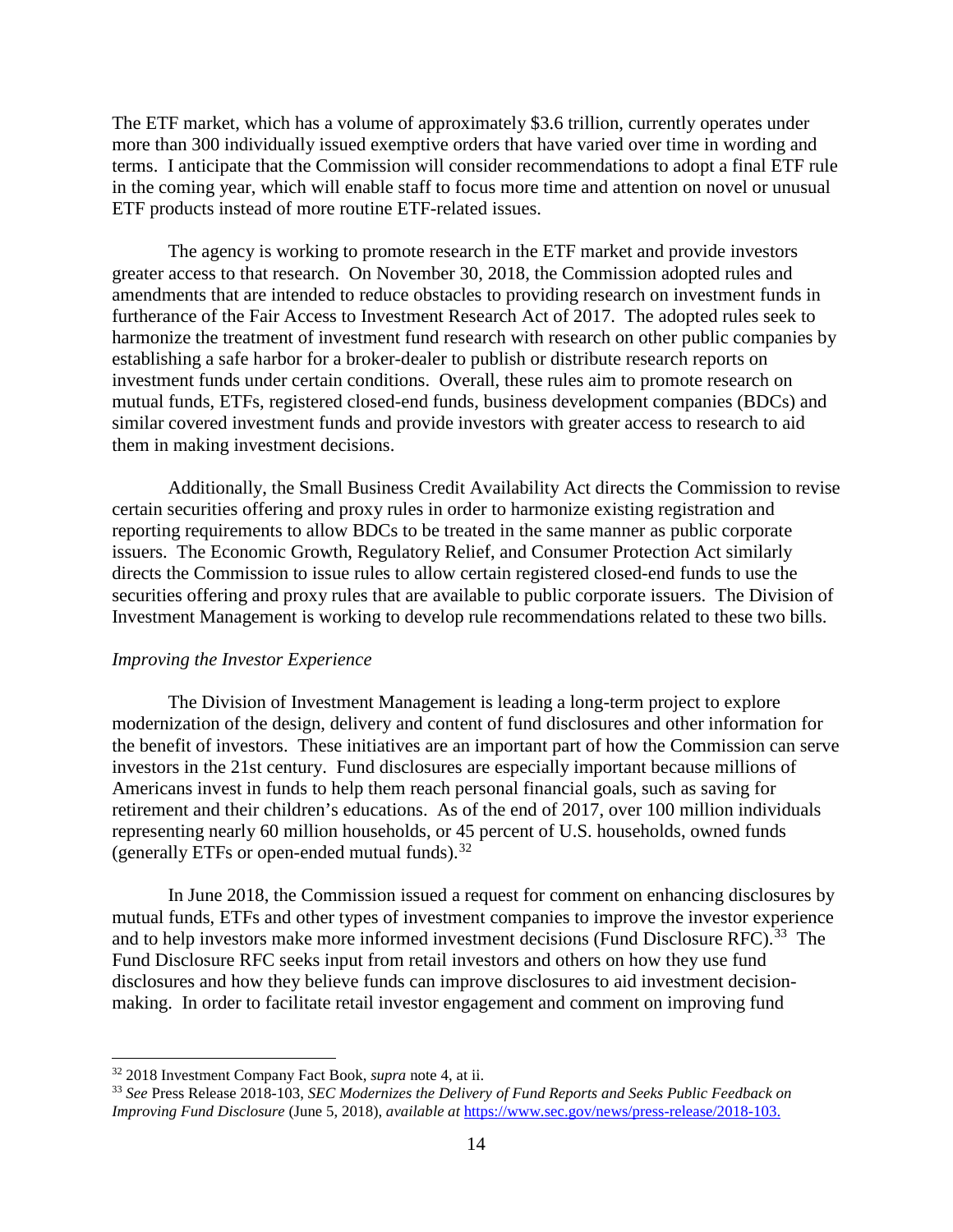disclosure, the Commission has provided a short Feedback Flier on Improving Fund Disclosure, which can be viewed and submitted at [www.sec.gov/tell-us.](http://www.sec.gov/tell-us)

The Commission also adopted a new rule that creates an optional "notice and access" method for delivering fund shareholder reports.<sup>[34](#page-14-0)</sup> The reforms include protections for those without internet access or who simply prefer paper by preserving the ability to continue to receive reports in paper. Under the rule, a fund may deliver its shareholder reports by making them publicly accessible on a website, free of charge, and sending investors a paper notice of each report's availability by mail. To inform investors in advance of this new delivery method, there is an extended transition period so that the earliest a fund could begin to rely on the rule would be January 1, 2021. During this time, funds that choose to implement the new delivery method must provide prominent disclosures in prospectuses and certain other shareholder documents that will generally notify investors of the upcoming change in delivery format on a recurring basis for a period of two years.

#### *Security-Based Swaps and Other Interagency Efforts*

With respect to our security-based swap regime, the Commission has finalized many, but not all, of the security-based swap rules mandated by Title VII of the Dodd-Frank Act. In the coming year, I anticipate that the Commission will continue with our efforts to lay out a coherent package of rules to finalize our statutory security-based swap rulemaking obligations.

As part of this effort, our staff has been actively engaged with our counterparts at the Commodity Futures Trading Commission (CFTC) to explore ways to further harmonize our respective security-based swap rules with the swap rules developed by the CFTC to increase effectiveness and reduce complexity and costs. I am pleased to note that earlier this year CFTC Chairman Giancarlo and I executed a memorandum of understanding (MOU) between our two agencies.<sup>[35](#page-14-1)</sup> The MOU explicitly acknowledges where we have shared regulatory interests, including but not limited to Title VII, and reconfirms our commitment to work together to facilitate efficient markets for the benefit of all market participants.

In addition to continued discussions with the CFTC regarding Title VII harmonization, the Commission and staff has engaged with our fellow financial regulators to address the key issues in our markets in a holistic, consistent manner. These efforts will continue, including efforts to simplify, tailor and make more effective the Volcker Rule, cooperate on innovative issues like distributed ledger technology and digital assets and address emerging risks to the financial sector through the Financial Stability Oversight Council.

#### *Other Dodd-Frank Act Issues*

The Commission also has several other outstanding mandates from the Dodd-Frank Act. Earlier this year, I addressed how I plan to prioritize and tackle these remaining

<span id="page-14-0"></span><sup>34</sup> *Id.*

<span id="page-14-1"></span><sup>35</sup> *See* Press Release 2018-114, *SEC and CFTC Announce Approval of New MOU* (June 28, 2018), *available at*  [https://www.sec.gov/news/press-release/2018-114.](https://www.sec.gov/news/press-release/2018-114)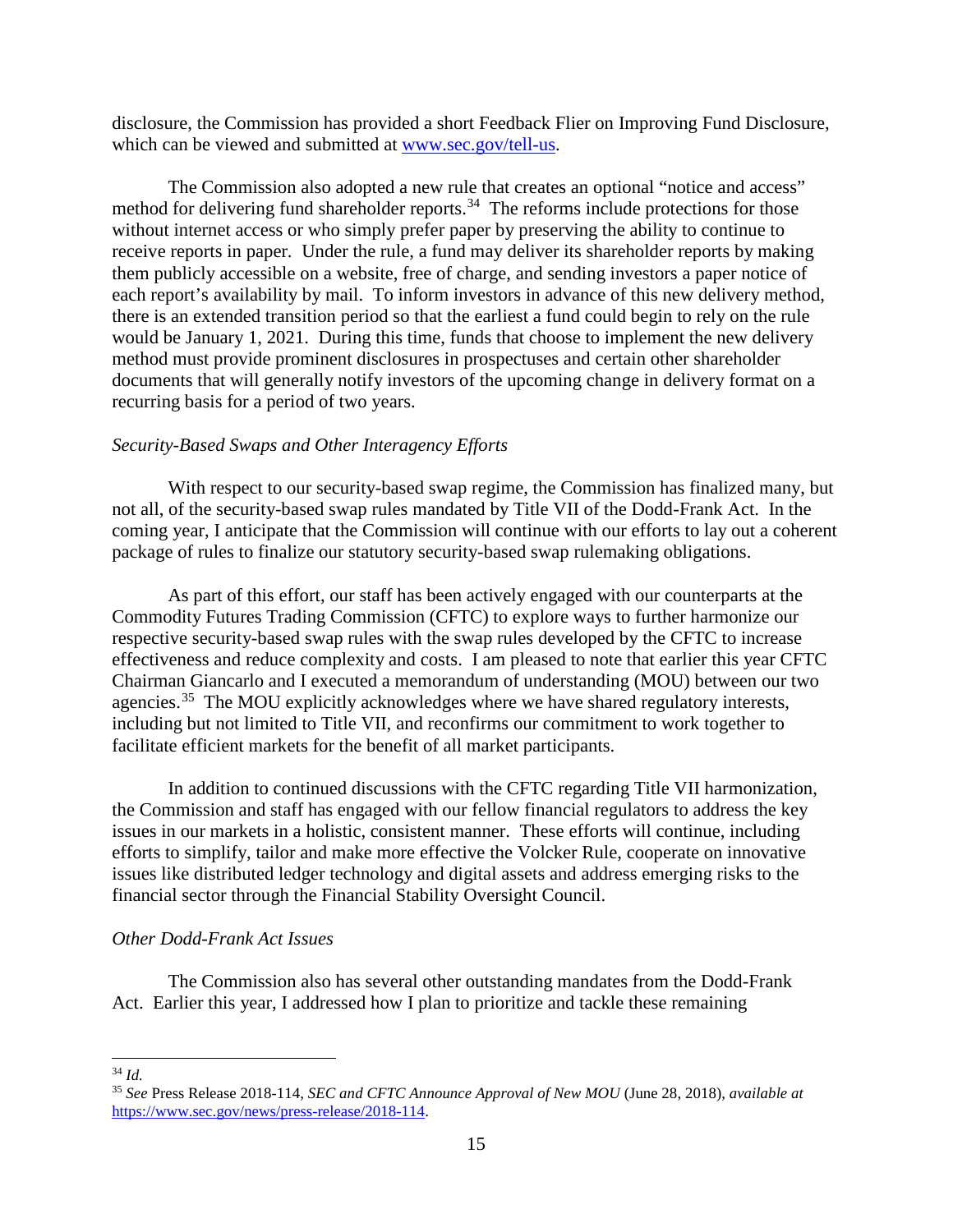responsibilities.<sup>[36](#page-15-0)</sup> Generally speaking, in addition to the Title VII regime, there are three categories of Dodd-Frank Act-mandated rules remaining:

- (1) executive compensation rules for both public companies and SEC-regulated entities, for which, as a result of the complexity and scope of the existing executive compensation disclosure regime, as well as the nature of the mandates, I believe a serial approach is likely to be most efficient and best serve the SEC's mission;
- (2) specialized disclosure rules, such as resource extraction disclosure, which pose additional challenges, including how the SEC can meet its obligations under the Administrative Procedure Act and, in the case of resource extraction, the Congressional Review Act; and
- (3) mandates, some of which overlap with examples given above, for which market developments—including developments resulting from shareholder engagement—have, at least in part, mitigated some of the concerns that motivated the statutory requirements.[37](#page-15-1) Our rulemaking priorities, as well as the rules themselves, should reflect these observable developments.

Several of these, including hedging disclosure and resource extraction disclosure, are on the Commission's near-term agenda. Overall, it is the SEC's obligation to complete the rules mandated by Congress in Dodd-Frank, and I intend to do so.

# **Enforcement and Compliance**

l

#### *Pursuing Enforcement Matters that are Meaningful to Main Street Investors*

The ongoing efforts made by Enforcement to deter misconduct and punish securities law violators are critical to safeguarding millions of investors and instilling confidence in the integrity of our markets. The nature and quality of the SEC's enforcement actions during the last year speak volumes to the hard work of the women and men of the agency. The efforts of the Enforcement staff over the past year have made our capital markets a safer place for investors to put their hard-earned money to work.

As noted by Enforcement's Co-Directors, Stephanie Avakian and Steven Peikin, in their Annual Report, our success is best judged both quantitatively and qualitatively and over various periods of time.[38](#page-15-2) Relevant qualitative factors include, among other things, asking whether we are: bringing meaningful actions that target the most serious violations, pursuing individual sanctions in appropriate cases, obtaining punishments that deter unlawful conduct and returning money to harmed investors. Based on such an evaluation—and in my opinion by any measure—

<span id="page-15-0"></span><sup>36</sup> *See* Opening Remarks at the Securities Regulation Institute (Jan. 22, 2018), *available at* 

<span id="page-15-1"></span> $37$  For example, several companies already have made public their policies regarding compensation clawbacks. Some of these policies go beyond what would be required under Dodd-Frank. We have seen a few companies attempt to claw back compensation from their executives under these policies.

<span id="page-15-2"></span><sup>38</sup> *See* U.S. Sec. & Exch. Comm'n, Div. of Enforcement, Annual Report: A Look Back at Fiscal Year 2018 (Nov. 2, 2018), *available at* [https://www.sec.gov/files/enforcement-annual-report-2018.pdf.](https://www.sec.gov/files/enforcement-annual-report-2018.pdf)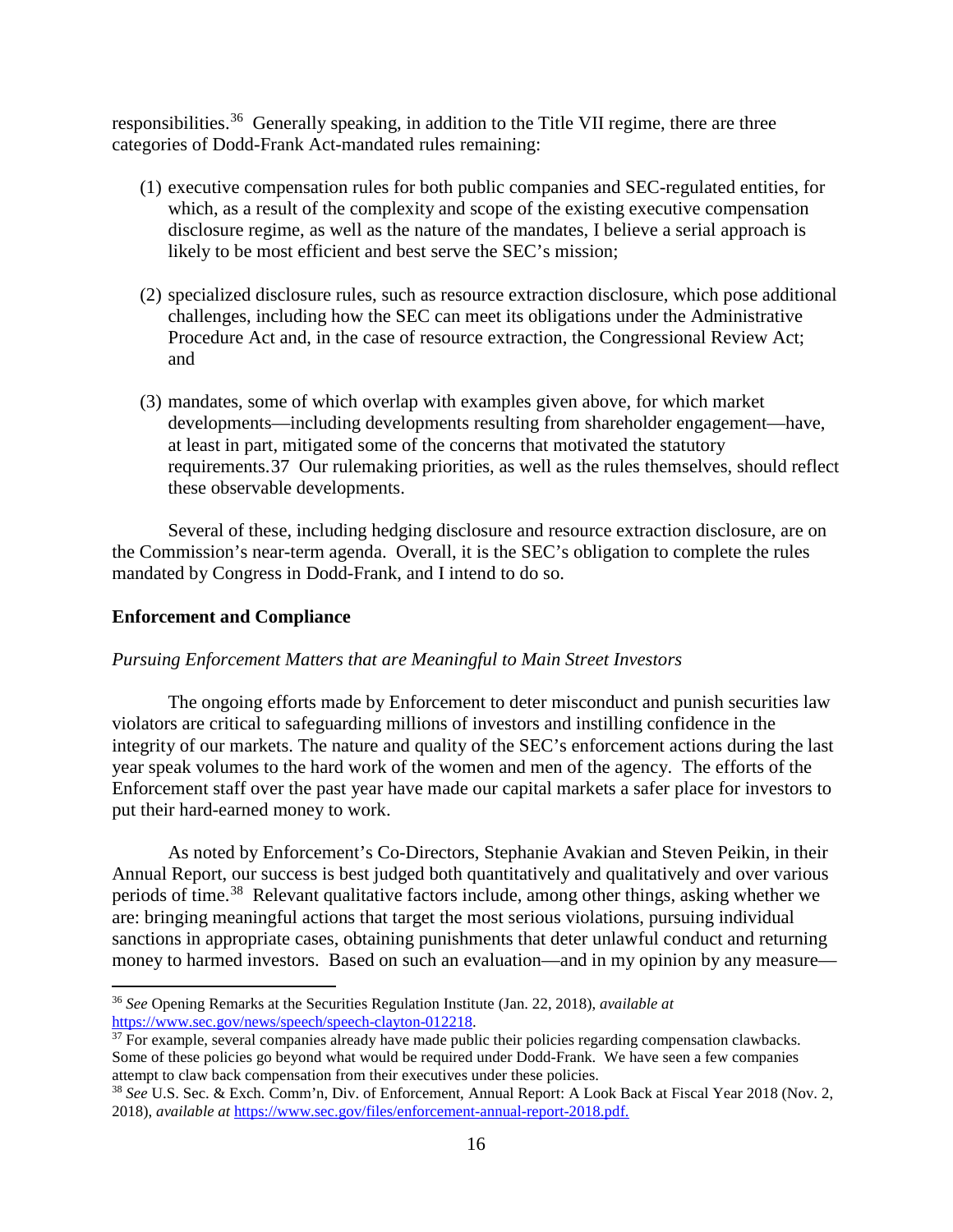Enforcement has been successful. I can assure you that the Division will continue its vigorous enforcement of the federal securities laws and hold bad actors accountable, whether on Main Street or Wall Street.

I would like to highlight the work of four investor-oriented enforcement initiatives over the past year that show the Enforcement staff's commitment to investor protection: (1) the Retail Strategy Task Force, (2) the Cyber Unit, (3) the Share Class Selection Disclosure Initiative and (4) Enforcement's work in returning funds to harmed investors.

In September 2017, the SEC announced the formation of a Retail Strategy Task Force (RSTF), which has two primary objectives: (1) to develop data-driven, analytical strategies for identifying practices in the securities markets that harm retail investors and generating enforcement matters in these areas; and (2) to collaborate within and beyond the SEC on retail investor advocacy and outreach.<sup>[39](#page-16-0)</sup> Each of these objectives directly impacts the lives of Main Street investors and involves collaboration between many divisions and offices. We anticipate that new data-driven approaches will yield significant efficiencies in case generation and resource allocation by targeting enforcement efforts where the risks to Main Street investors are the most significant. Although it has been operative for only a little over a year, the RSTF has already undertaken a number of lead-generation initiatives built on the use of data analytics (*i.e.*, promptly searching for matters to investigate on behalf of retail investors).

Enforcement also in September 2017 announced the creation of a Cyber Unit to combat cyber-related threats. The Cyber Unit focuses the Division's resources and expertise on, among others things, hacking to obtain material, non-public information, violations involving distributed ledger technology and cyber intrusions.<sup>[40](#page-16-1)</sup> Together with the FinHub, discussed above, the resources we have dedicated to the Cyber Unit's important work demonstrate the high priority that we continue to place on cyber-related issues affecting investors and our markets. In its first year, the Cyber Unit led investigations that resulted in several emergency actions to stop ongoing alleged frauds against retail investors that involved ICOs, as well as charges against a bitcoindenominated platform and its operator for running an unregistered securities exchange and defrauding users of that exchange.

Beyond ICOs and digital assets, the Cyber Unit also led important investigations that resulted in SEC actions involving alleged cyber-related market manipulations, account takeovers and other cyber-related trading violations. The cases brought by the SEC in FY 2018 included charges for allegedly scheming to manipulate the price of a stock by making a phony regulatory filing and for allegedly hacking into over 100 online customer brokerage accounts and making unauthorized trades to manipulate stock prices and profit from the artificial price movements.

Additionally, Enforcement expanded its efforts to identify advisers that did not disclose conflicts as a result of their receipt of compensation in the form of 12b-1 fees. Prior efforts by Enforcement and the Office of Compliance Inspections and Examinations (OCIE) suggested that many investment advisers were not disclosing conflicts of interest to their retail customers

<span id="page-16-1"></span><span id="page-16-0"></span><sup>39</sup> *See* Press Release 2017-176, *SEC Announces Enforcement Initiatives to Combat Cyber-Based Threats and Protect Retail Investors* (Sept. 25, 2017), *available at* [https://www.sec.gov/news/press-release/2017-176.](https://www.sec.gov/news/press-release/2017-176) 40 *Id.*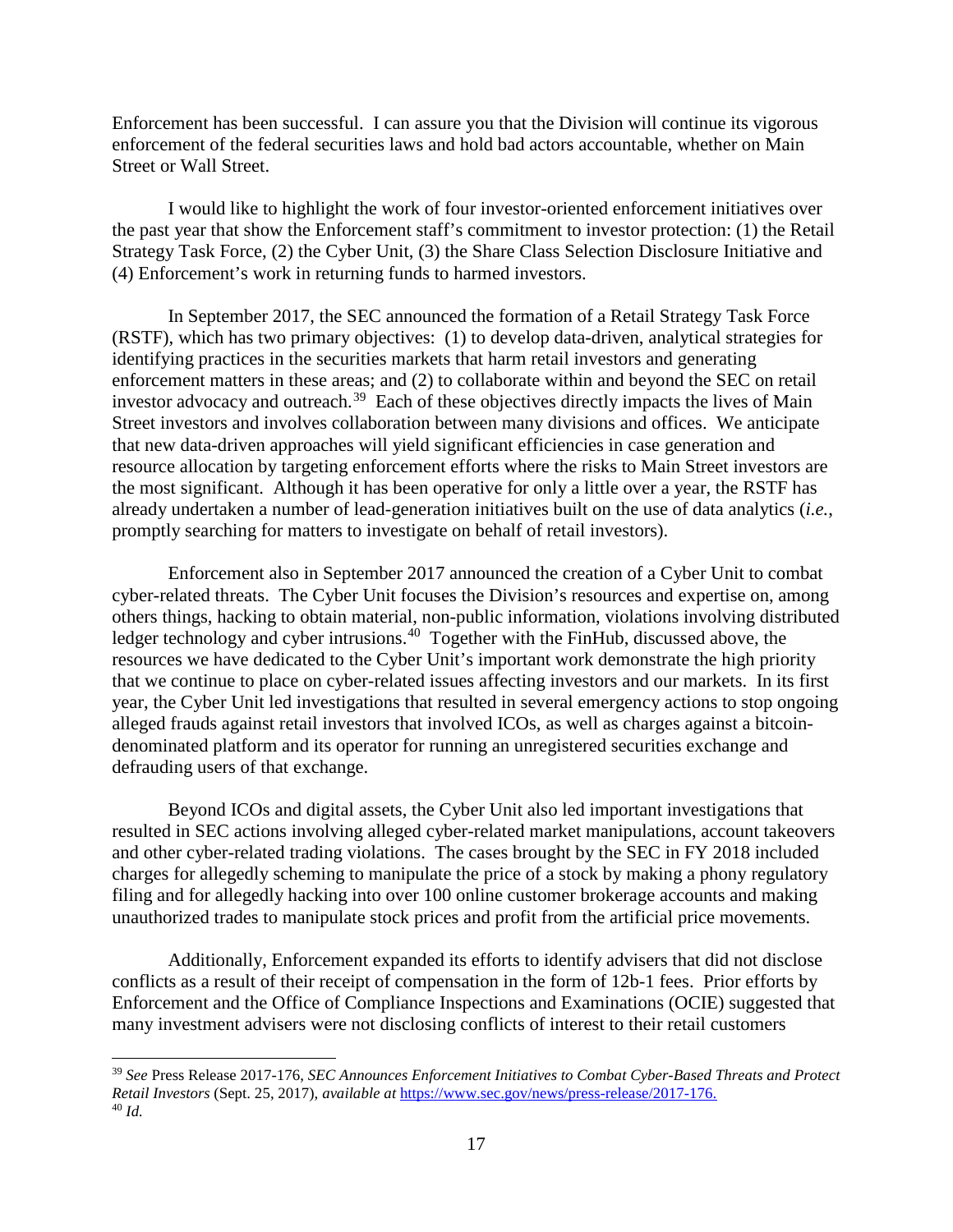relating to the selection of more-expensive mutual fund share classes, which involved the receipt of 12b-1 fees, when cheaper alternatives were available. Enforcement announced a Share Class Selection Disclosure Initiative in February 2018, representing an innovative approach intended to facilitate the efficient return of money to harmed investors and prompt remediation of misconduct. $41$ 

Finally, in my view, protecting retail investors also means, whenever possible, putting money back in their pockets when they are harmed by violations of the federal securities laws. In FY 2017 and FY 2018, the Commission returned \$1.07 billion and \$794 million to harmed investors, respectively. We remain committed to this important part of our work, and we expect to continue our efforts to return funds to victims this year as well.

The unanimous Supreme Court decision in *Kokesh v. SEC*, however, has impacted our ability to return funds fraudulently taken from Main Street investors. In *Kokesh*, the Supreme Court found our use of the disgorgement remedy operated as a penalty, which time-limited the ability of the Commission to seek disgorgement of ill-gotten gains beyond a five-year statute of limitations applicable to penalties.

I do not believe it is productive to debate the merits of the *Kokesh* decision. I agree that statutes of limitation serve many important functions in our legal system, and certain types of actions as well as penalties and certain other remedies should have reasonable limitations periods. Civil and criminal authorities, including the SEC, should do everything in their power to bring appropriate actions swiftly, and, in our markets, particularly our public markets, the certainty brought by reasonable limitations periods has value for investors.

However, as I look across the scope of our actions, including most notably Ponzi schemes and affinity frauds, I am troubled by the substantial amount of losses that we may not be able to recover for retail investors. Said simply, if the fraud is well-concealed and stretches beyond the five-year limitations period applicable to penalties, it is likely that we will not have the ability to recover funds invested by our retail investors more than five years ago. Allowing clever fraudsters to keep their ill-gotten gains at the expense of our Main Street investors—particularly those with fewer savings and more to lose—is inconsistent with basic fairness and undermines the confidence that our capital markets are fair, efficient and provide Americans with opportunities for a better future.

I welcome the opportunity to work with Congress to address this issue to ensure defrauded retail investors can get their investment dollars back. I believe that any such authority should be narrowly tailored to that end while being true to the principles embedded in statutes of limitations.

*Protecting Main Street Investors and Improving Investment Options by Promoting Compliance*

<span id="page-17-0"></span><sup>41</sup> *See* Press Release 2018-15, *SEC Launches Share Class Selection Disclosure Initiative to Encourage Self-Reporting and the Prompt Return of Funds to Investors* (Feb. 12, 2018), *available at* [https://www.sec.gov/news/press-release/2018-15.](https://www.sec.gov/news/press-release/2018-15)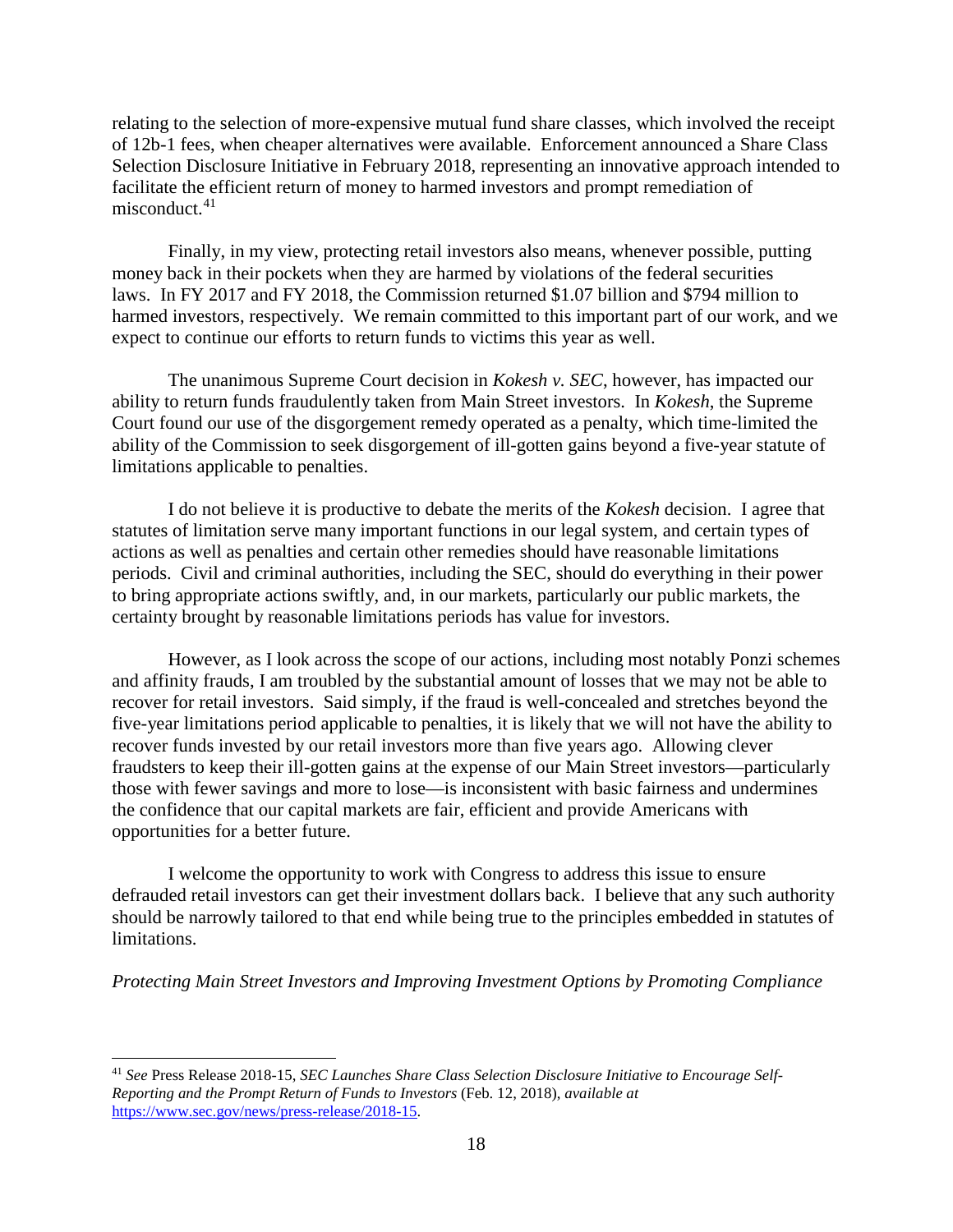Earlier this year, our OCIE published its 2018 examination priorities, which reflected a continued focus on the SEC's commitment to protecting retail investors.<sup>[42](#page-18-0)</sup> In particular, OCIE has looked closely at products and services offered to retail investors, the disclosures they receive about those investments and the financial services professionals who serve them. OCIE has also focused its attention on several other areas that present heightened risks, including: (1) compliance and risks in critical market infrastructure, such as exchanges and clearing agencies; (2) the continued growth of cryptocurrencies and ICOs; (3) cybersecurity; and (4) anti-money laundering programs.

OCIE conducts risk-based examinations of SEC-registered entities, including brokerdealers, investment advisers, investment companies, municipal advisors, national securities exchanges, clearing agencies, transfer agents and FINRA, among others. During FY 2018, OCIE conducted over 3,150 examinations, an overall increase of 11 percent from FY 2017. This includes a 17 percent coverage ratio for investment advisers—which increased 13 percent from FY 2017, even as the number of registered investment advisers increased by approximately 5 percent. OCIE also continued to leverage data analysis to identify potentially problematic activities and firms as well as to determine how best to scope the examinations of those activities and firms.

In conjunction with our examination activities, OCIE published a number of risk alerts to inform registered firms and investors of common compliance issues we observed.[43](#page-18-1) This year, OCIE risk alerts addressed topics ranging from municipal advisor examinations to fee and expense compliance issues for investment advisers. These alerts sharpen the identification and correction of potentially deficient practices, maximize the impact of our examination program and better protect the interests of Main Street investors.

#### **Enterprise Risk and Cybersecurity**

 $\overline{\phantom{a}}$ 

Cybersecurity at the SEC continues to be a top priority. The SEC and other agencies are the frequent targets of attempts by threat actors who seek to penetrate our systems, and some of those actors may be backed by substantial resources. Recognizing the twin realities that electronic data systems are essential to our mission and no system can ever be entirely safe from a cyber intrusion, it is incumbent upon us to devote substantial resources and attention to cybersecurity, including the protection of PII. Over the past year, we have been focused on a number of areas for improvement, including with respect to IT governance and oversight, security controls, risk awareness related to sensitive data, incident response and reliance on legacy systems—and much work remains to be done.

We are closely scrutinizing how we can reduce any potential exposure of PII contained in SEC systems, including EDGAR. In this regard, earlier this year, the Commission acted to eliminate the collection of social security numbers and dates of birth on a number of EDGAR

<span id="page-18-0"></span><sup>42</sup> U.S. Sec. & Exch. Comm'n, Off. of Compliance Inspections and Examinations, 2018 Nat'l Exam Program Examination Priorities (Feb. 7, 2018), *available at* [https://www.sec.gov/about/offices/ocie/national-examination](https://www.sec.gov/about/offices/ocie/national-examination-program-priorities-2018.pdf)[program-priorities-2018.pdf.](https://www.sec.gov/about/offices/ocie/national-examination-program-priorities-2018.pdf)

<span id="page-18-1"></span><sup>43</sup> U.S. Sec. & Exch. Comm'n, Off. of Compliance Inspections and Examinations, Risk Alerts, *available at* [https://www.sec.gov/ocie.](https://www.sec.gov/ocie)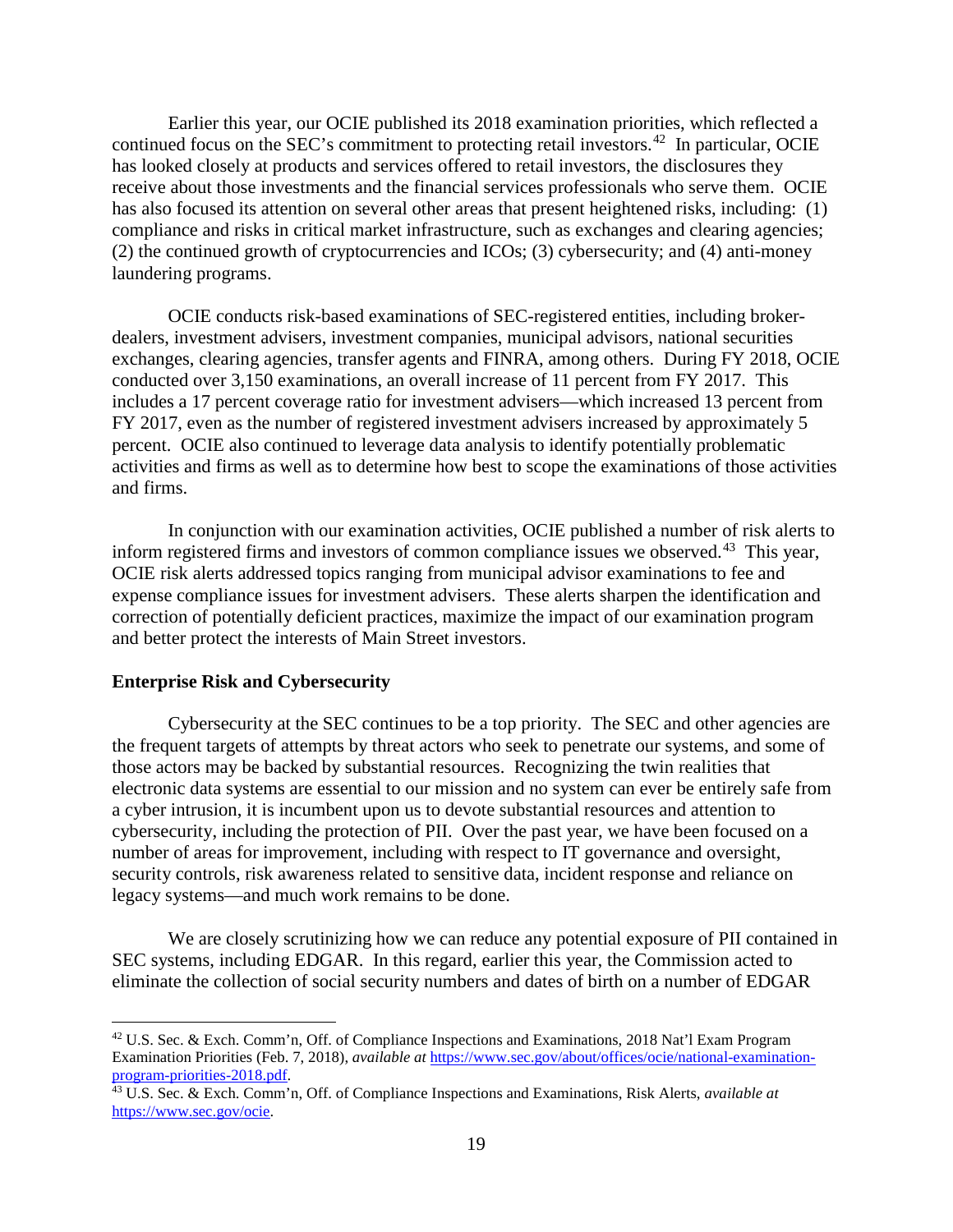forms where we concluded that the information was not necessary to our mission.<sup>[44](#page-19-0)</sup> Moreover, return copies of test filings are no longer stored within the EDGAR system. The staff also continues to explore alternatives to the current approach, including the possibility of implementing a new electronic disclosure solution.

The agency has also focused closely on its cybersecurity risk governance structure. We now have a Chief Risk Officer who helps coordinate our risk management efforts across the agency. We have worked to promote a culture that emphasizes the importance of data security throughout our divisions and offices. The staff has also been engaging with outside experts to assess and improve our security controls. For example, on a technical level, these efforts include the deployment of enhanced security capabilities, additional penetration testing and code reviews, investment in new technologies and experienced cybersecurity personnel and acceleration of the transition of certain legacy information technology systems to modern platforms. We will also continue to coordinate and partner with both other federal agencies to identify and mitigate risks to our information technology environment and assets.

We also look at cybersecurity from perspectives outside of our internal risk profile. From an issuer disclosure perspective, it is important that investors are sufficiently informed about the material cybersecurity risks and incidents affecting the companies in which they invest. Earlier this year, the Commission issued interpretive guidance to assist public companies in preparing these types of disclosures.[45](#page-19-1) The guidance also emphasized the importance of disclosure controls and procedures that enable public companies to make accurate and timely disclosures about material cybersecurity events, as well as policies that protect against corporate insiders trading in advance of company disclosures of material cyber incidents. Further, the guidance expanded on prior staff guidance by addressing the board's oversight functions. Existing SEC rules require a company to disclose the extent of the board's role in risk oversight. The guidance noted that this disclosure should specifically include a discussion of the board's role in overseeing cybersecurity risk management, to the extent those risks are material. We are monitoring the market's response to our guidance.

From a market oversight perspective, we continue to prioritize cybersecurity in our examinations of market participants, including broker-dealers, investment advisers and critical market infrastructure entities. In assessing how firms prepare for a cybersecurity threat, safeguard customer information and detect red flags for potential identity theft, for example, we have focused on areas including risk governance, access controls, data loss prevention, vendor management and training, among others. And given the interconnectedness of our markets, we will continue to work closely with our counterparts at other federal financial regulatory agencies and the international community to discuss cybersecurity risks and coordinate potential response efforts.

From an enforcement perspective, as previously mentioned, our Cyber Unit is dedicated to targeting cyber-related misconduct in our markets, including failures by issuers to make

<span id="page-19-0"></span><sup>44</sup> Amendments to Forms and Schedules To Remove Provision of Certain Personally Identifiable Information, Rel. Nos. 33–10486, 34–83097, IC–33077 (Apr. 24, 2018), *available at* [https://www.sec.gov/rules/final/2018/33-](https://www.sec.gov/rules/final/2018/33-10486.pdf) [10486.pdf.](https://www.sec.gov/rules/final/2018/33-10486.pdf)

<span id="page-19-1"></span><sup>45</sup> Press Release 2018-22, *supra* note 7.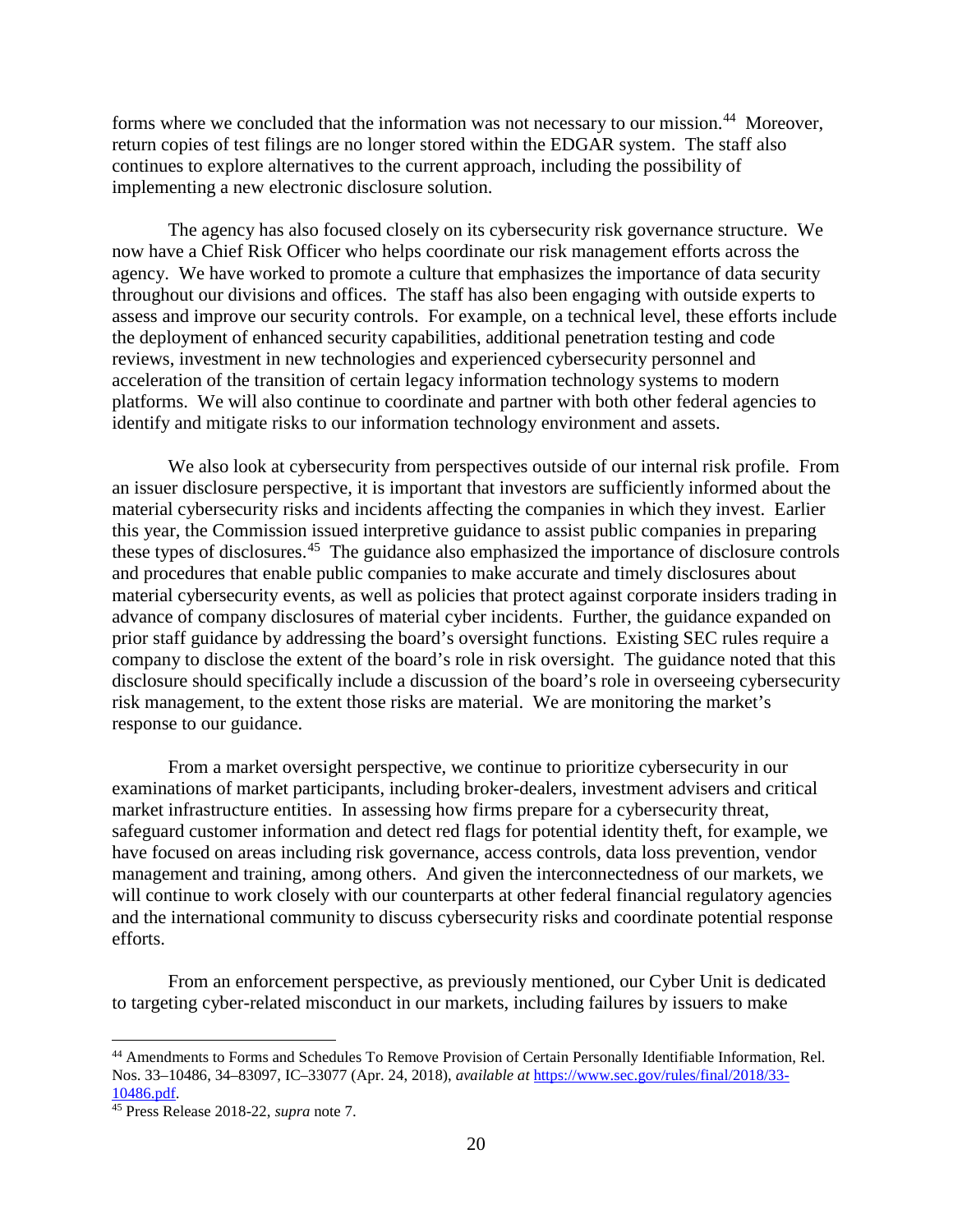material disclosures. [46](#page-20-0) And finally, from an investor education perspective, our Office of Investor Education and Advocacy has worked hard to inform investors about cybersecurity hygiene and red flags of cyber fraud, in order to prevent investors from becoming victims in the first place.

# **Increasing Engagement with Investors and Other Market Participants**

To effectively fulfill our responsibility to American investors and markets, it is essential that the SEC maintain an open line of communication with investors and other market participants. In FY 2018, the SEC substantially increased its engagement with an array of market participants to help us improve our work and better focus our resources and efforts.

# *Engagement with Main Street Investors*

l

Over the past year, SEC staff, my fellow Commissioners and I have engaged directly with Main Street investors from around the country through town halls, outreach tours, new digital tools, and other methods.

In a first-of-its-kind event, on June 13, 2018, the full Commission—all five Commissioners—and SEC leadership met with more than 400 members of the public during an investor town hall at the Georgia State University College of Law in Atlanta, Georgia. This event, organized by the SEC's Office of the Investor Advocate and the Atlanta Regional Office, marked the first time the full Commission met with Main Street investors outside of Washington, D.C. During the main session of the town hall meeting, Commissioners provided a range of information to investors and answered questions from attendees. My fellow Commissioners, other SEC leaders and I also participated in break-out sessions with smaller groups of investors to hear their views on specific investor-oriented topics such as combating fraud. The following day, the agency's Investor Advisory Committee hosted a meeting at the same location, providing another opportunity for the public to engage with the Commission.

This event kicked off the SEC's "Tell Us" campaign, which included the additional roundtable meetings with retail investors I mentioned in Houston, Miami, Washington, D.C., Philadelphia, Denver, and Baltimore. As mentioned, to complement these open discussions, the agency also developed a new "Tell Us" website and feedback flier, specifically designed for Main Street investors to provide feedback on the proposed disclosures in the standards of conduct proposals without needing to write a formal letter.

The SEC also conducted investor research and surveys in FY 2018 in order to better understand how investors interact with markets. The agency conducted eight surveys and conducted four rounds of qualitative research involving focus groups and one-on-one interviews. In addition to these events, day in and day out the SEC staff engages with individual investors as well as with investor groups to promote awareness of the SEC's work and to solicit feedback.

<span id="page-20-0"></span><sup>46</sup> *See* Press Release 2018-71, *Altaba, Formerly Known as Yahoo!, Charged with Failing to Disclose Massive Cybersecurity Breach; Agrees to Pay \$35 Million* (Apr. 24, 2018), *available at* [https://www.sec.gov/news/press](https://www.sec.gov/news/press-release/2018-71)[release/2018-71.](https://www.sec.gov/news/press-release/2018-71)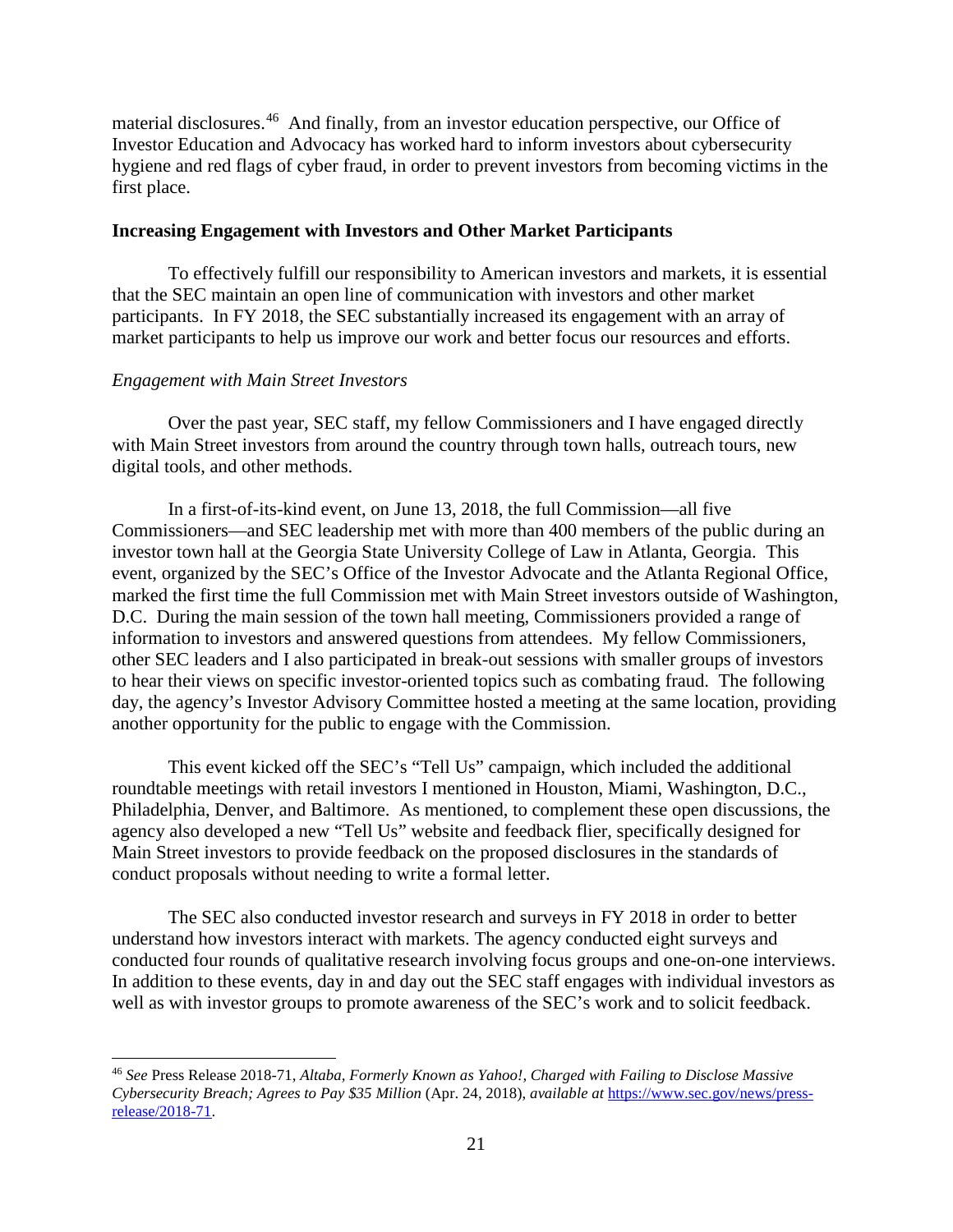#### *Empowering Main Street Investors through Information and Education*

Across our seven investor town halls, one common theme—regardless of demographics and geography—was that investors wished they had known more about investing and our markets earlier in their lives. This sentiment was universal and deeply held and, while not entirely within the purview of the Commission to address, will continue to resonate with me during my tenure at the Commission.

The SEC promotes informed investment decision-making through education initiatives aimed at providing Main Street investors with a better understanding of our capital markets and the opportunities and risks associated with the array of investment choices presented to them. Our Office of Investor Education and Advocacy spearheads these efforts and participation extends throughout our divisions and offices.

In FY 2018, the SEC conducted over 150 in-person investor education events focused toward various segments of the population, including senior citizens, military personnel, younger investors and affinity groups. In addition to in-person education events, we developed informative, innovative and accessible educational initiatives.

A primary focus of our educational efforts is preventing fraud. Unfortunately, it does not cost much to finance a scam, and it often is easy for bad actors to reach their targets, particularly over the internet. If investors know that, as well as some of the hallmarks of fraud and key questions to ask before they invest or provide personal information, they are less likely to become victims.

We use a variety of channels to deliver this message to investors. For example, we created a website to educate the public about frauds involving ICOs and just how easy it is for bad actors to engineer this type of fraud—Our HoweyCoins.com mock website promoted a fictional ICO.<sup>[47](#page-21-0)</sup> The website was created in-house, very quickly and with few resources. It attracted over 100,000 people within its first week. We also published a variety of investor alerts and bulletins to warn Main Street investors about other possible schemes, including certain using celebrity endorsements, self-directed individual retirement accounts, the risks in using credit cards to purchase an investment and the potential harm resulting from sharing their personal contact information with online investment promoters.

We also continued to promote our national public service campaign, "Before You Invest, Investor.gov". This initiative encourages investors to research the background of their investment professional. Our experience demonstrates that working with unlicensed promoters who have a history of misconduct greatly increases the risk of fraud and losses. In May 2018, we supplemented this information service with a new online search tool, the SEC Action Lookup for Individuals—or SALI.<sup>[48](#page-21-1)</sup> This tool enables investors to find out if the individual or firm he or she is dealing with has been sanctioned as a result of SEC action, for both registered and

<span id="page-21-0"></span><sup>47</sup> *See* Press Release 2018-88, *The SEC Has an Opportunity You Won't Want to Miss: Act Now!* (May 16, 2018),

<span id="page-21-1"></span><sup>&</sup>lt;sup>48</sup> See Press Release 2018-78, SEC Launches Additional Investor Protection Search Tool (May 2, 2018), available *at* [https://www.sec.gov/news/press-release/2018-78.](https://www.sec.gov/news/press-release/2018-78)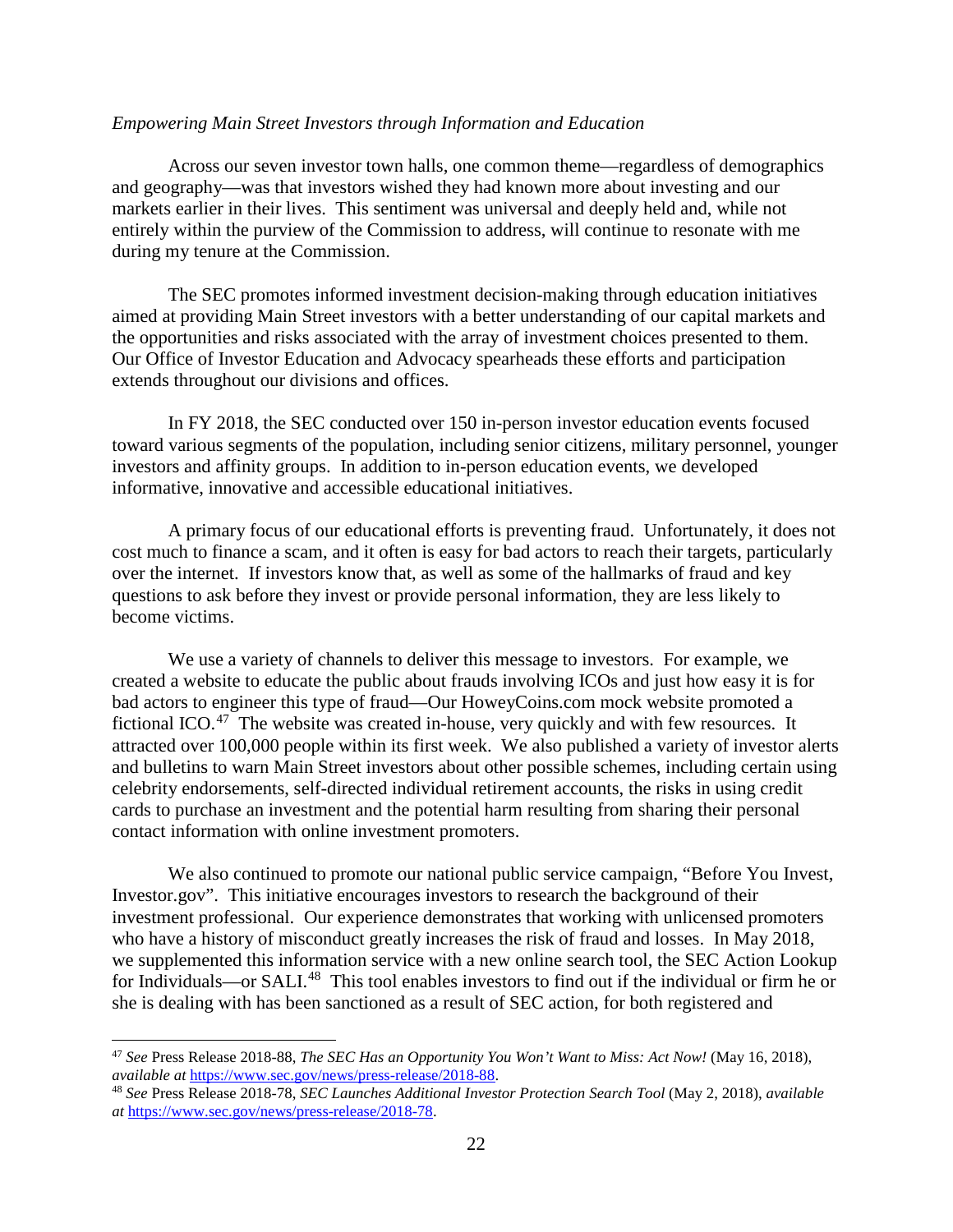unregistered individuals. SALI continues to be updated on an ongoing basis, making it an ever better resource for Main Street investors. We are encouraged by the fact that unique page views on Investor.gov increased by 45 percent compared to FY 2017.

SEC regional offices also engaged in investor initiatives in their local communities. For example, the San Francisco Regional Office has conducted extensive outreach to California teachers through its Teacher Investment Outreach Initiative. This project seeks to help teachers make informed decisions on investment portfolio options, fees and risk. Regional staff, many of whom have personal connections to the teaching community, created this initiative in response to learning about the limitations of the investment options offered to public school teachers under the defined contribution portion of their retirement plans.

## *Engagement with Market Participants*

Our capital markets are far different today than they were a decade ago. They are increasingly global and highly data dependent. Investments are channeled through intermediaries and vehicles, such as mutual funds and ETFs, to a much greater extent. Our markets also are ever changing and the pace of that change has increased. It is essential that the SEC understand the markets of today and continually prepare for and adjust to market developments. As a result, engagement with those who participate in our markets extensively, including public and private companies, institutional investors, broker-dealers and auditors, as well as those who monitor and oversee markets, including U.S. and foreign authorities, elected officials and academics, is essential.

In 2018, the SEC held numerous public roundtables at which the Commission and SEC staff engaged in an open forum with market participants on some of the most salient issues affecting our markets today.

- In April, the Division of Trading and Markets hosted a roundtable on market structure for thinly-traded securities, both equities and exchange-traded products. The panelists discussed the challenges faced by participants in the market for thinly-traded exchangelisted securities, including small and medium-sized companies looking to enter our public markets, and potential actions to address those concerns. The staff is analyzing a number of the suggestions and comments made at that roundtable, and, more generally, is considering ways to improve secondary market liquidity for smaller companies.
- In September, the Division of Trading and Markets hosted a roundtable on regulatory approaches to combating retail investor fraud. At this event, a broad range of market participants, regulators and industry experts shared their views on potential steps that might be taken to enhance the ability of regulators, broker-dealers and others to combat retail investor fraud.
- In October, the Division of Trading and Markets hosted a roundtable on market data and market access. At this event, a diverse group of panelists, representative of a broad spectrum of perspectives and views—including those of exchanges, market participants and various industry experts—discussed the current landscape of market data products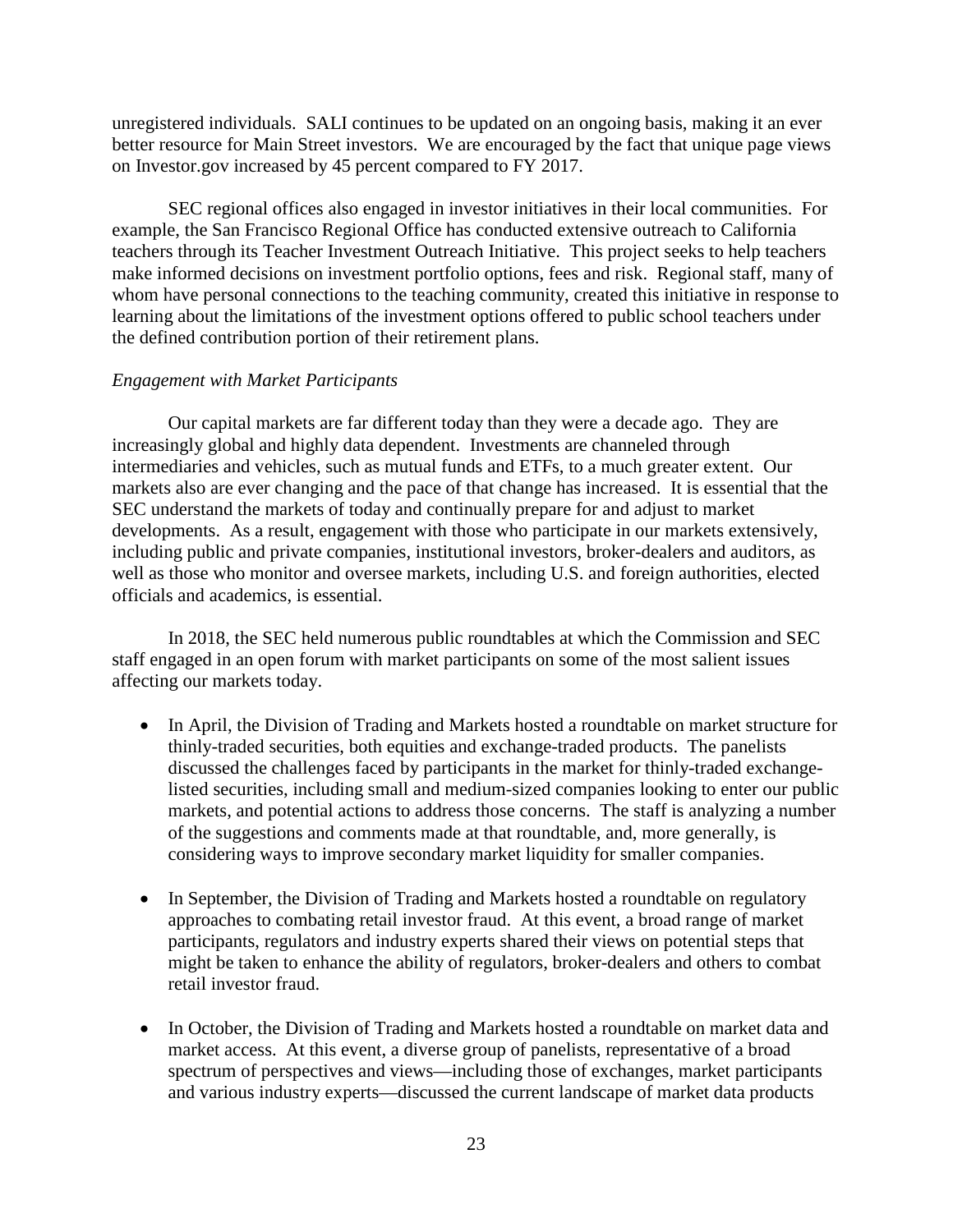and market access services. The panelists also provided views on potential steps to improve market data products and access services.

• In November, the Divisions of Corporation Finance and Investment Management held a roundtable, discussed above, focusing on key aspects of the U.S. proxy system.

In addition to events of this type, the leadership in our divisions and offices, as well as our dedicated staff, is open to hearing from and meeting with investors and market participants on areas where our markets are not working as they should or can be improved—particularly as it relates to our long-term Main Street investors.

# **Emerging Market Risks and Trends**

I want to briefly discuss two risks, in addition to cybersecurity risks, we are monitoring closely: the impact to reporting companies of the United Kingdom's exit from the European Union, or "Brexit"; and the transition away from the London Interbank Offered Rate, or "LIBOR," as a reference rate for financial contracts. While these are not the only areas of market risk that the Commission is monitoring, their impacts are likely significant for American investors.

# *Brexit*

First, the potential effects of Brexit on U.S. investors and securities markets, and on global financial markets more broadly, is a matter of increased focus for me and many of my colleagues at the SEC. To be direct, I am concerned that:

- (1) The potential adverse effects of Brexit are not well understood and, in the areas where they are understood, are underestimated.<sup>[49](#page-23-0)</sup>
- (2) The actual effects of Brexit will depend on many factors, some of which may prove to be beyond the control of the U.K. and E.U. authorities.
- (3) Our markets, at many levels—from multinational companies, to market infrastructure, to investment products and services—are international, and the effects of Brexit will be international, including on U.S. markets and our Main Street investors.
- (4) The actual effects of Brexit are likely to manifest themselves in advance of implementation dates and, based on corporate disclosures, some of those effects are upon us.
- (5) The actual effects of Brexit will depend in large part on the ability of U.K., E.U. and E.U. member state officials to provide a path forward that allows for adjustment without undue uncertainty, disruption or cost. That is a tall order that I believe requires: (a) a broad

<span id="page-23-0"></span>l <sup>49</sup> Chris Giles and Sylvia Pfeifer, *BoE Sounds Alarm over No-Deal Brexit Planning*, FIN. TIMES, Nov. 29, 2018 (noting that the Bank of England's Governor Mark Carney says that less than half of the businesses in the U.K. are not prepared for the risk of a no-deal Brexit).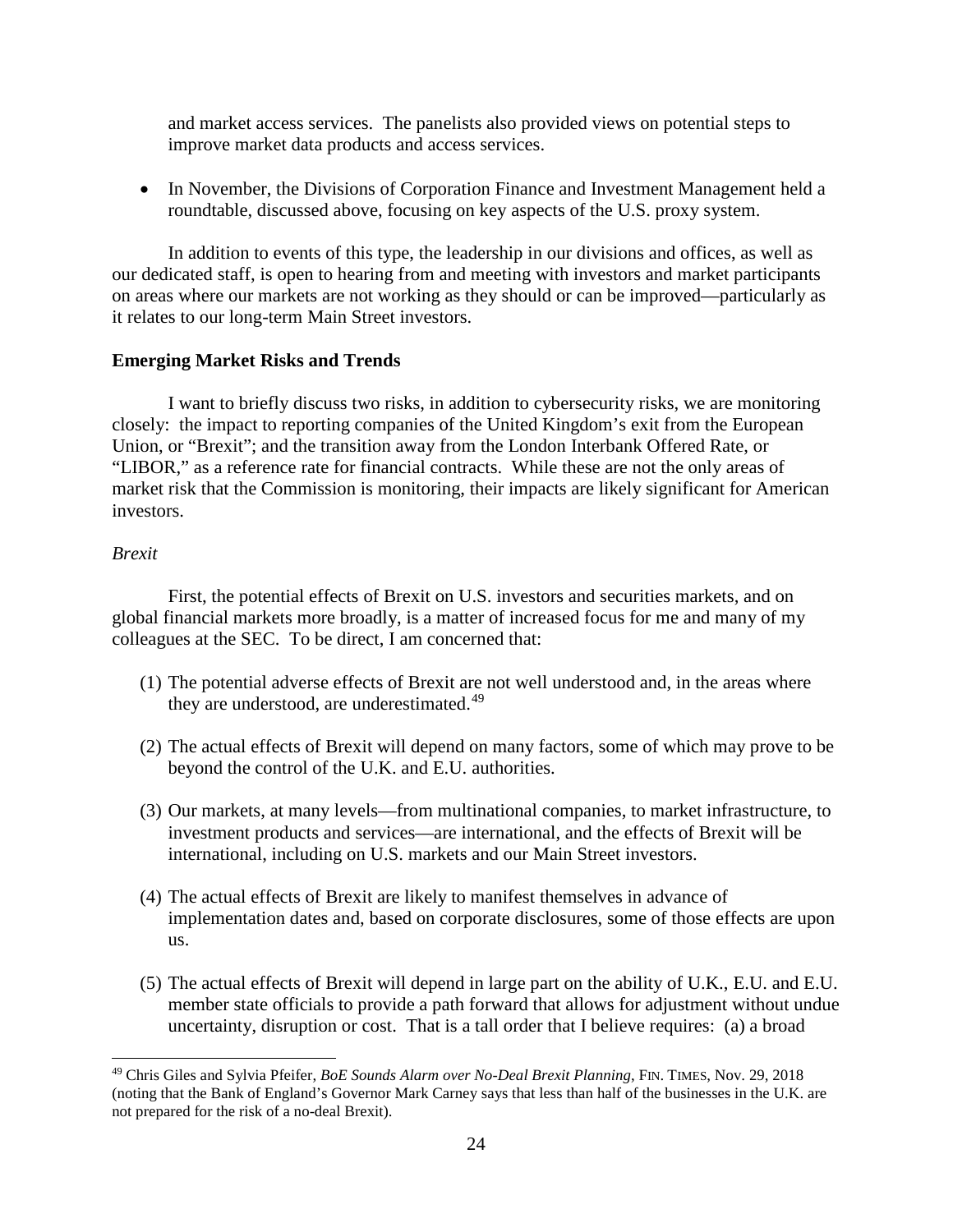understanding of market interdependencies—knowledge that goes well beyond the labor and financial markets; (b) foresight—people and firms will act in their own interests and the interests of their shareholders; and (c) flexibility—miscalculations are inevitable and will need to be addressed promptly. More generally, limiting the adverse effects of Brexit requires a willingness of governmental authorities to look beyond potential immediate, local economic and other opportunities provided by a blunt transition and pursue a course that focuses on broad, long-term economic performance and stability. While many involved in the Brexit process agree with this perspective, and some important steps have been taken,<sup>[50](#page-24-0)</sup> I do not yet see wide acceptance of this principle.

To be clear, these are my personal views, but it is appropriate to share them as they are reflective of the SEC's approach to Brexit. The SEC's responsibility is primarily related to the effects of Brexit on our capital markets. For example, I have directed the staff to focus on the disclosures companies make about Brexit and the functioning of our market utilities and other infrastructure.

We have seen a wide range of disclosures, even within the same industry. Some companies have fairly detailed disclosures about how Brexit may impact them, while others simply state that Brexit presents a risk. I would like to see companies providing more robust disclosure about how management is considering Brexit and the impact it may have on the company and its operations.

With regard to market utilities and infrastructure, following the 2016 Brexit vote, SEC staff commenced discussions with other U.S. financial authorities, with our U.K. and E.U. counterparts, and with market participants, all with an eye toward identifying and planning for potential Brexit-related impacts on U.S. investors and markets. These discussions are ongoing, and I expect their pace to increase.

#### *Transition Away from LIBOR*

l

The second risk that I want to highlight relates to the transition away from LIBOR as a benchmark reference for short-term interest rates. LIBOR is used extensively in the U.S. and globally as a benchmark for various commercial and financial contracts, including interest rate swaps and other derivatives, as well as floating-rate mortgages and corporate debt. It is likely, though, that the banks currently reporting information used to set LIBOR will stop doing so after 2021, when their commitment to reporting information ends. The Federal Reserve estimates that in the cash and derivatives markets, there are approximately \$200 trillion in notional transactions referencing U.S Dollar LIBOR and that more than \$35 trillion will not mature by the end of  $2021^{51}$ 

<span id="page-24-0"></span><sup>&</sup>lt;sup>50</sup> European Commission Communication, Preparing for the withdrawal of the United Kingdom from the European Union on 30 March 2019: a Contingency Action Plan (Nov. 13, 2018), *available at* [https://ec.europa.eu/info/publications/communication-preparing-withdrawal-united-kingdom-european-union-30-](https://ec.europa.eu/info/publications/communication-preparing-withdrawal-united-kingdom-european-union-30-march-2019-contingency-action-plan-13-11-2018_en)<br>march-2019-contingency-action-plan-13-11-2018\_en.

<span id="page-24-1"></span> $<sup>51</sup>$  These estimates are as of the end of 2016. Of the \$200 trillion in notional exposure, approximately 95% relates to</sup> derivatives products. Over \$8 trillion of exposure relates to business loans, consumer loans, floating/variable rate notes, and securitizations. *See* Second Report of the Alternative Reference Rates Committee (March 2018), *available at* [https://www.newyorkfed.org/medialibrary/Microsites/arrc/files/2018/ARRC-Second-report.com.](https://www.newyorkfed.org/medialibrary/Microsites/arrc/files/2018/ARRC-Second-report.com)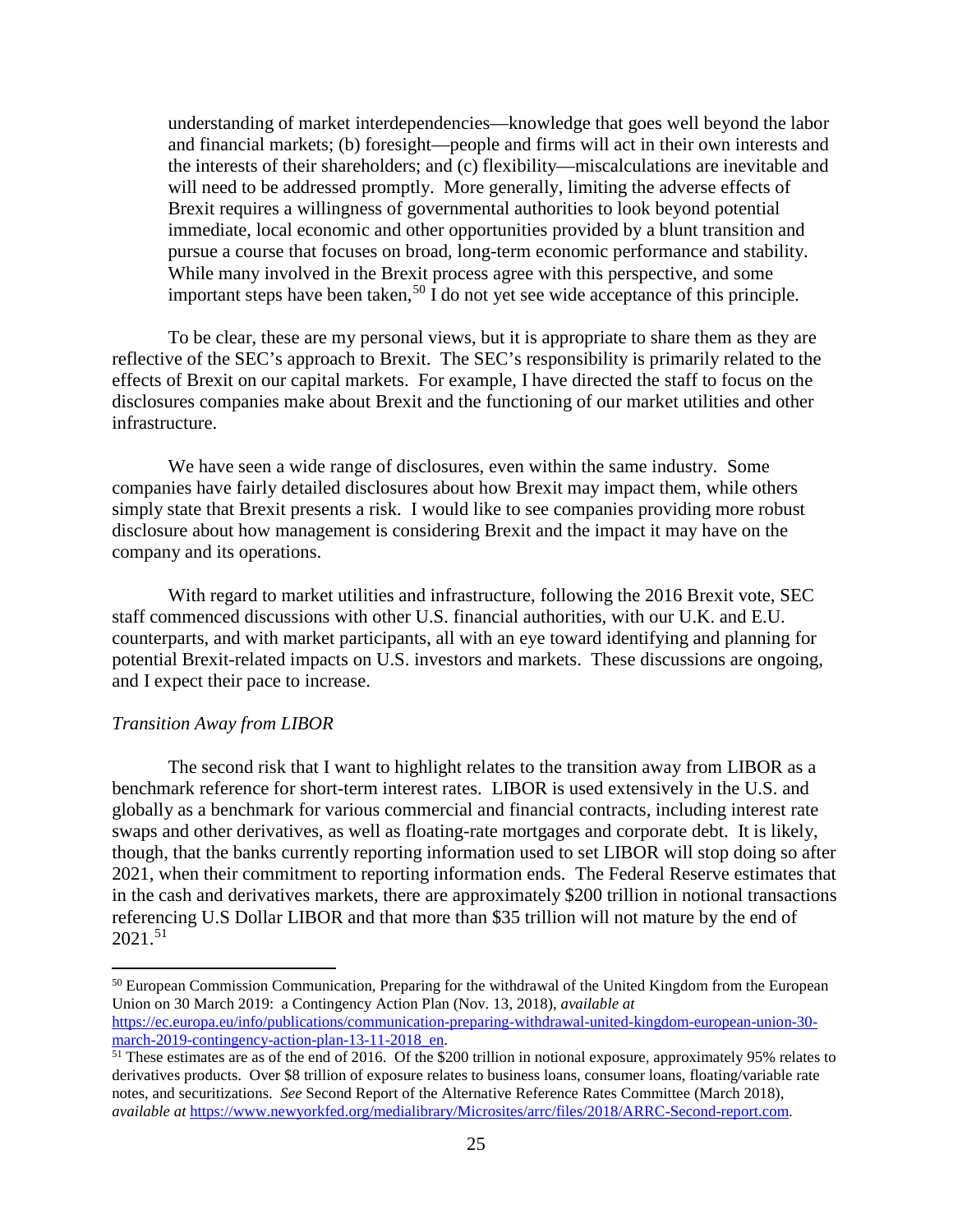The Alternative Reference Rate Committee (Committee)—a group convened by the Federal Reserve that includes major market participants, and on which SEC staff and other regulators participate—has proposed an alternative rate to replace U.S. Dollar LIBOR—the Secured Overnight Financing Rate, or "SOFR." The Committee has identified benefits to using SOFR as an alternative to LIBOR. For example, SOFR is based on direct observable transactions and based on a market with very deep liquidity, reflecting overnight Treasury repurchase agreement transactions with daily volumes regularly in excess of \$700 billion.

A significant risk for many market participants—whether public companies who have floating-rate obligations tied to LIBOR, or broker-dealers, investment companies or investment advisers that have exposure to LIBOR—is how to manage the transition from LIBOR to a new rate such as SOFR, particularly with respect to those existing contracts that will still be outstanding at the end of 2021. Accordingly, although this is a risk that we are monitoring with our colleagues at the Federal Reserve, Treasury Department and other financial regulators, it is important that market participants plan and act appropriately.

For example, if a market participant manages a portfolio of floating rate notes based on LIBOR, what happens to the interest rates of these instruments if LIBOR stops being published? What does the documentation provide? Does fallback language exist and, if it exists, does it work correctly in such a situation? If not, will consents be needed to amend the documentation? Consents can be difficult and costly to obtain, with cost and difficulty generally correlated with uncertainty.

In the area of uncertainties, we continue to monitor risks related to the differences in the structure of SOFR and LIBOR. SOFR is an overnight rate, and more work needs to be done to develop a SOFR term structure that will facilitate the transition from term-based LIBOR rates.<sup>52</sup>

To be clear, a lot of progress has been made to facilitate the transition from LIBOR to SOFR. We have started to see more SOFR-based debt issuances, and we have seen promising developments in the SOFR swaps and futures markets.<sup>[53](#page-25-1)</sup> But I want to make sure that market participants are aware of the need to plan for this important transition, as a lot of the work will fall on them.

l

<span id="page-25-1"></span><sup>53</sup> For example, trading in SOFR futures in the U.S. commenced in May. *See* CME Group Announces First Trades of New SOFR Futures (May 8, 2018), *available at* [https://www.cmegroup.com/media-room/press](https://www.cmegroup.com/media-room/press-releases/2018/5/08/cme_group_announcesfirsttradesofnewsofrfutures.html)[releases/2018/5/08/cme\\_group\\_announcesfirsttradesofnewsofrfutures.html.](https://www.cmegroup.com/media-room/press-releases/2018/5/08/cme_group_announcesfirsttradesofnewsofrfutures.html) The market's first-ever SOFR-linked debt securities were issued in July, and since then additional issuances have occurred. *See* Fannie Mae Pioneers Market's First-Ever Secured Overnight Financing Rate (SOFR) Securities (July 26, 2018), *available at* [http://www.fanniemae.com/portal/media/financial-news/2018/fannie-mae-pioneers-sofr-securities-6736.html.](http://www.fanniemae.com/portal/media/financial-news/2018/fannie-mae-pioneers-sofr-securities-6736.html) In addition, central counterparties have commenced clearing of SOFR swaps. *See* LCH Clears First SOFR Swaps (July 18, 2018), *available at* [https://www.lch.com/resources/news/lch-clears-first-sofr-swaps.](https://www.lch.com/resources/news/lch-clears-first-sofr-swaps) *See also* CME Group Announces First OTC SOFR Swaps Cleared (Oct. 9, 2018), *available at* [https://www.cmegroup.com/media](https://www.cmegroup.com/media-room/press-releases/2018/10/09/cme_group_announcesfirstotcsofrswapscleared.html)[room/press-releases/2018/10/09/cme\\_group\\_announcesfirstotcsofrswapscleared.html.](https://www.cmegroup.com/media-room/press-releases/2018/10/09/cme_group_announcesfirstotcsofrswapscleared.html)

<span id="page-25-0"></span> $52$  Relying on daily compounding over a three-month period, for example, may result in issuers not having certainty about the size of their interest payment until the end of the period. Also, SOFR does not correspond one-to-one with LIBOR; LIBOR incorporates a credit risk premium whereas SOFR is a secured rate. In a transition, a methodology needs to be developed to determine fair spreads between the two rates.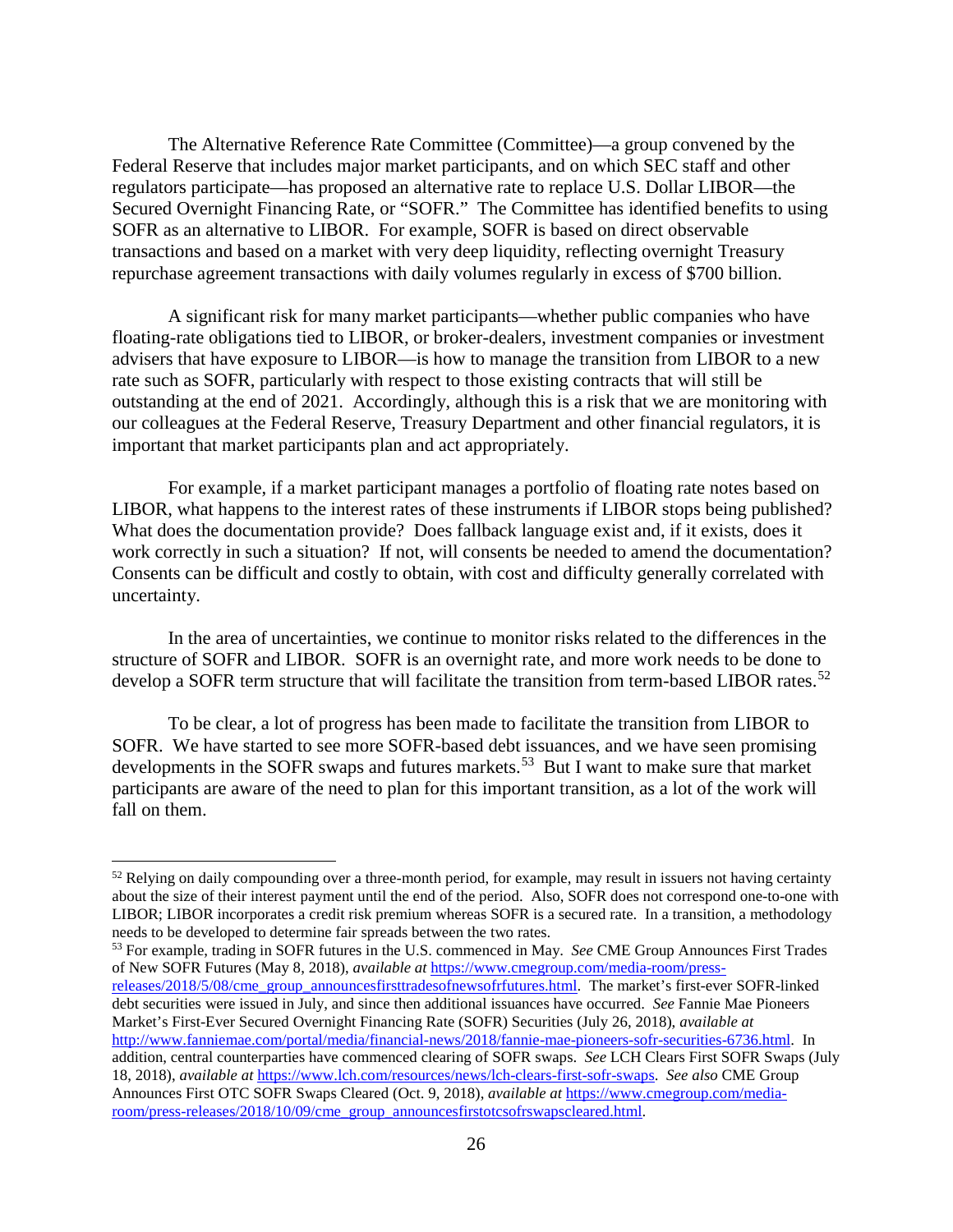# **Conclusion**

Thank you for the opportunity to testify today and for the Committee's continued support of the SEC, its mission and its people. I look forward to working with each of you to advance our mission to the benefit of our capital markets and our Main Street investors.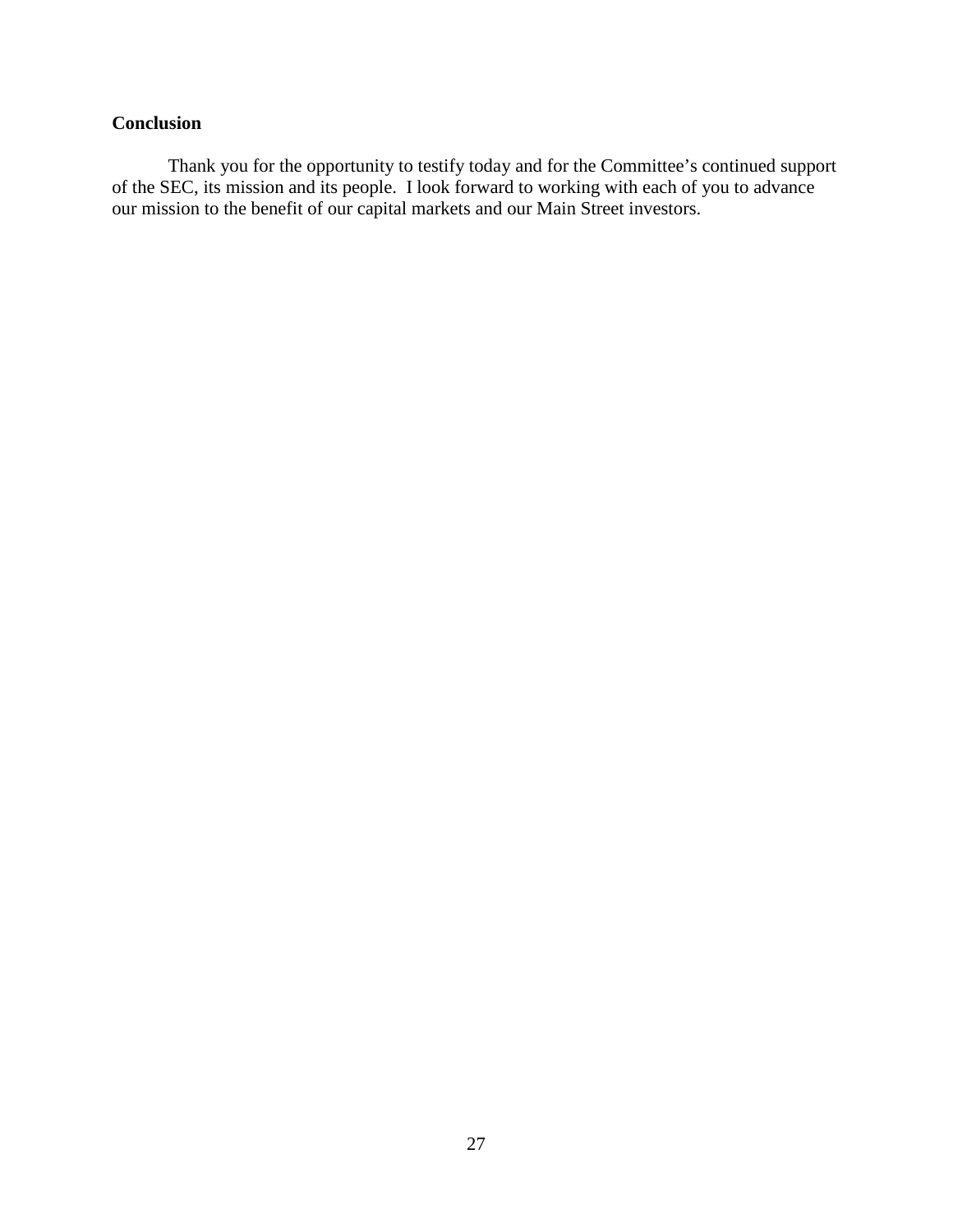## **Appendix A**

# **FY 2018 One-Year Agenda (Published in the Fall of 2017)[54](#page-27-0)**

# **(Strikeouts Reflect Completion of Indicated Stage of Rulemaking)**

| <b>Agency</b> | <b>Agenda Stage of</b><br><b>Rulemaking</b> | <b>Title</b>                                                                                                                     | <b>RIN</b>                  |
|---------------|---------------------------------------------|----------------------------------------------------------------------------------------------------------------------------------|-----------------------------|
| <b>SEC</b>    | Proposed Rule Stage                         | Amendments to Financial Disclosures About Acquired<br>Businesses <sup>55</sup>                                                   | 3235-<br><b>AL77</b>        |
| <b>SEC</b>    | Proposed Rule Stage                         | Guide 3 Bank Holding Company Disclosure <sup>56</sup>                                                                            | $3235 -$<br><b>AL79</b>     |
| SEC           | Proposed Rule Stage                         | <b>Amendments to Implement FAST Act Report</b>                                                                                   | 3235<br><b>AM00</b>         |
| <b>SEC</b>    | Proposed Rule Stage                         | Disclosure of Payments by Resource Extraction Issuers <sup>57</sup>                                                              | 3235-<br><b>AM06</b>        |
| <b>SEC</b>    | <b>Proposed Rule Stage</b>                  | Amendments to the Financial Disclosures for Registered Debt<br><b>Security Offerings</b>                                         | 3235<br><b>AM12</b>         |
| <b>SEC</b>    | Proposed Rule Stage                         | <b>Exchange Traded Funds</b>                                                                                                     | 3235<br>AJ60                |
| <b>SEC</b>    | <b>Proposed Rule Stage</b>                  | Enhanced Disclosure for Separate Accounts Registered as Unit<br><b>Investment Trusts and Offering Variable Annuities</b>         | 3235<br><b>AK60</b>         |
| <b>SEC</b>    | <b>Proposed Rule Stage</b>                  | Personalized Investment Advice Standard of Conduct                                                                               | <u>3235</u><br><b>AL27</b>  |
| <b>SEC</b>    | <b>Proposed Rule Stage</b>                  | Amendments to Securities Act Rules Under the Fair Access to<br><b>Investment Research Act of 2017</b>                            | 3235<br><b>AM24</b>         |
| <b>SEC</b>    | Proposed Rule Stage                         | <b>Transaction Fee Pilot</b>                                                                                                     | <u>3235–</u><br><b>AM04</b> |
| <b>SEC</b>    | <b>Proposed Rule Stage</b>                  | Prohibitions and Restrictions on Proprietary Trading and Certain 3235<br>Relationships With Hedge Funds and Private Equity Funds | <b>AM10</b>                 |
| <b>SEC</b>    | <b>Proposed Rule Stage</b>                  | Harmonization of Certain Title VII Rules <sup>58</sup>                                                                           | <u>3235</u><br><b>AM13</b>  |
| <b>SEC</b>    | <b>Proposed Rule Stage</b>                  | Auditor Independence With Respect to Loans or Debtor-<br><b>Creditor Relationships</b>                                           | <u>3235–</u><br><b>AM01</b> |

<span id="page-27-0"></span><sup>&</sup>lt;sup>54</sup> The list in Appendix A reflects the near-term initiatives identified in the fall of 2017 for completion by the fall of 2018.<br>
I estimate completion of this initiative by April 30, 2019.<br>
I estimate completion of this initiative by April 30, 2019.

<span id="page-27-2"></span><span id="page-27-1"></span><sup>&</sup>lt;sup>56</sup> I estimate completion of this initiative by April 30, 2019.<br><sup>57</sup> I estimate completion of this initiative by September 30

<span id="page-27-4"></span><span id="page-27-3"></span> $57$  I estimate completion of this initiative by September 30, 2019.<br>
In October 2018, the Commission issued a statement on certain

In October 2018, the Commission issued a statement on certain provisions of business conduct standards for security-based swap dealers and major security-based swap participants, which was the culmination of outreach by Commission staff and their counterparts at the U.S. Commodity Futures Trading Commission, consistent with the agencies' shared commitment to achieving greater harmonization of the Title VII rules. Other harmonization initiatives are ongoing.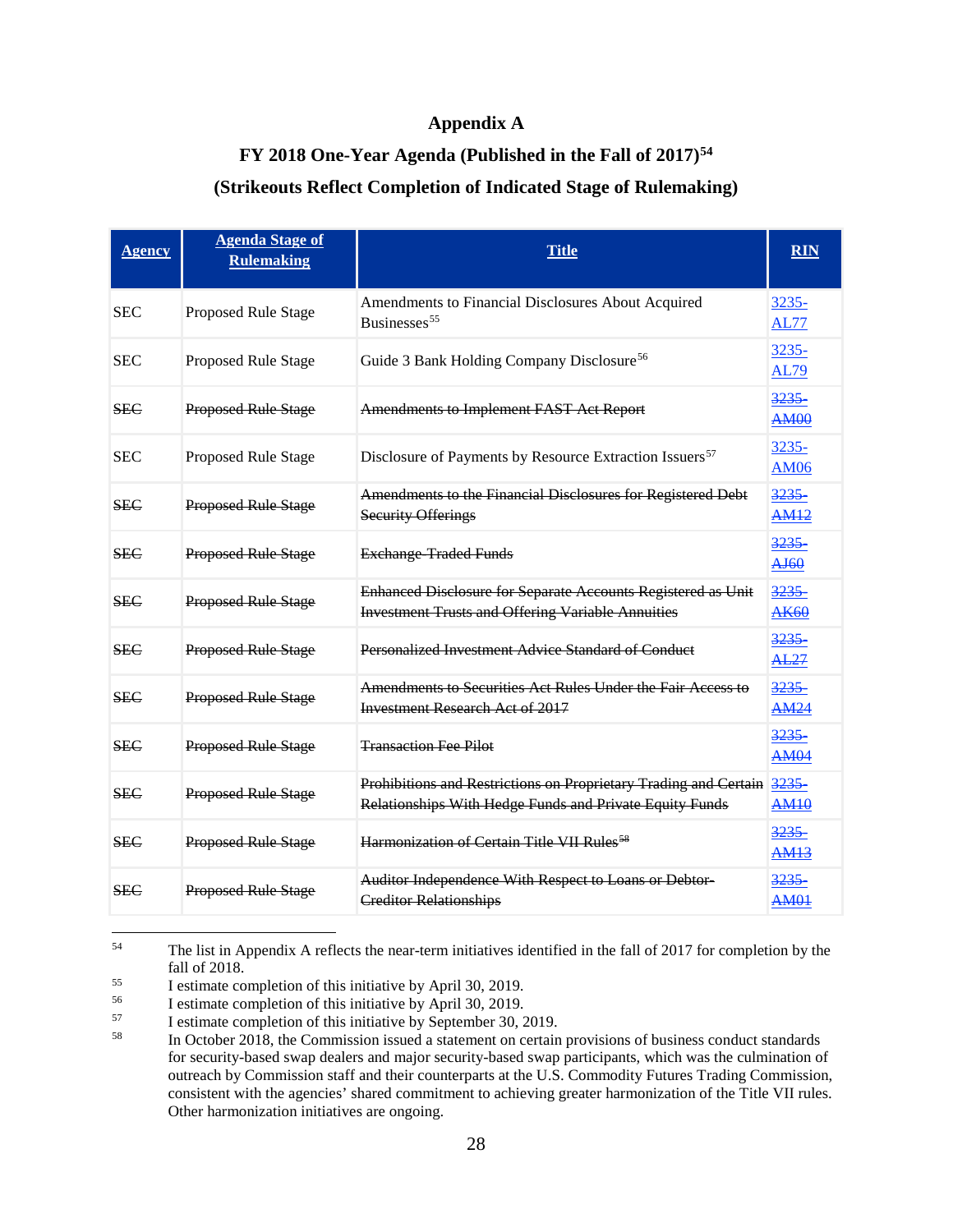| <b>SEC</b> | Proposed Rule Stage        | Proposed Amendment to Rule for Nationally Recognized<br><b>Statistical Rating Organizations</b>                                               | 3235<br><b>AM05</b>           |
|------------|----------------------------|-----------------------------------------------------------------------------------------------------------------------------------------------|-------------------------------|
| <b>SEC</b> | <b>Proposed Rule Stage</b> | Amendments to the Commission's Whistleblower Program<br><b>Rules</b>                                                                          | 3235<br><b>AM11</b>           |
| <b>SEC</b> | <b>Final Rule Stage</b>    | <b>Treatment of Certain Communications Involving Security-</b><br>Based Swaps That May be Purchased Only by Eligible Contract<br>Participants | 3235<br><b>AL41</b>           |
| <b>SEC</b> | <b>Final Rule Stage</b>    | Amendments to Interactive Data (XBRL) Program                                                                                                 | 3235<br><b>AL59</b>           |
| <b>SEC</b> | <b>Final Rule Stage</b>    | <b>Modernization of Property Disclosures for Mining Registrants</b>                                                                           | 3235<br><b>AL81</b>           |
| <b>SEC</b> | <b>Final Rule Stage</b>    | Disclosure Update and Simplification                                                                                                          | 3235<br>AL82                  |
| <b>SEC</b> | <b>Final Rule Stage</b>    | <b>Amendments to Smaller Reporting Company Definition</b>                                                                                     | 3235<br>AL90                  |
| <b>SEC</b> | <b>Final Rule Stage</b>    | <b>Investment Company Reporting Modernization; Option for</b><br>Website Transmission of Shareholder Reports                                  | <u>3235 - </u><br><b>AL42</b> |
| <b>SEC</b> | <b>Final Rule Stage</b>    | Amendments to Investment Advisers Act Rules to Conform to<br>the FAST Act                                                                     | 3235<br><b>AM02</b>           |
| <b>SEC</b> | <b>Final Rule Stage</b>    | <b>Regulation of NMS Stock Alternative Trading Systems</b>                                                                                    | 3235<br>AL66                  |
| <b>SEC</b> | <b>Final Rule Stage</b>    | Disclosure of Order Handling Information                                                                                                      | 3235<br><b>AL67</b>           |
| <b>SEC</b> | <b>Final Rule Stage</b>    | Covered Securities Pursuant to Section 18 of the Securities Act<br>0.1933                                                                     | 3235<br><b>AM07</b>           |
| <b>SEC</b> | <b>Final Rule Stage</b>    | <b>Amendments to Municipal Securities Rules</b>                                                                                               | 3235                          |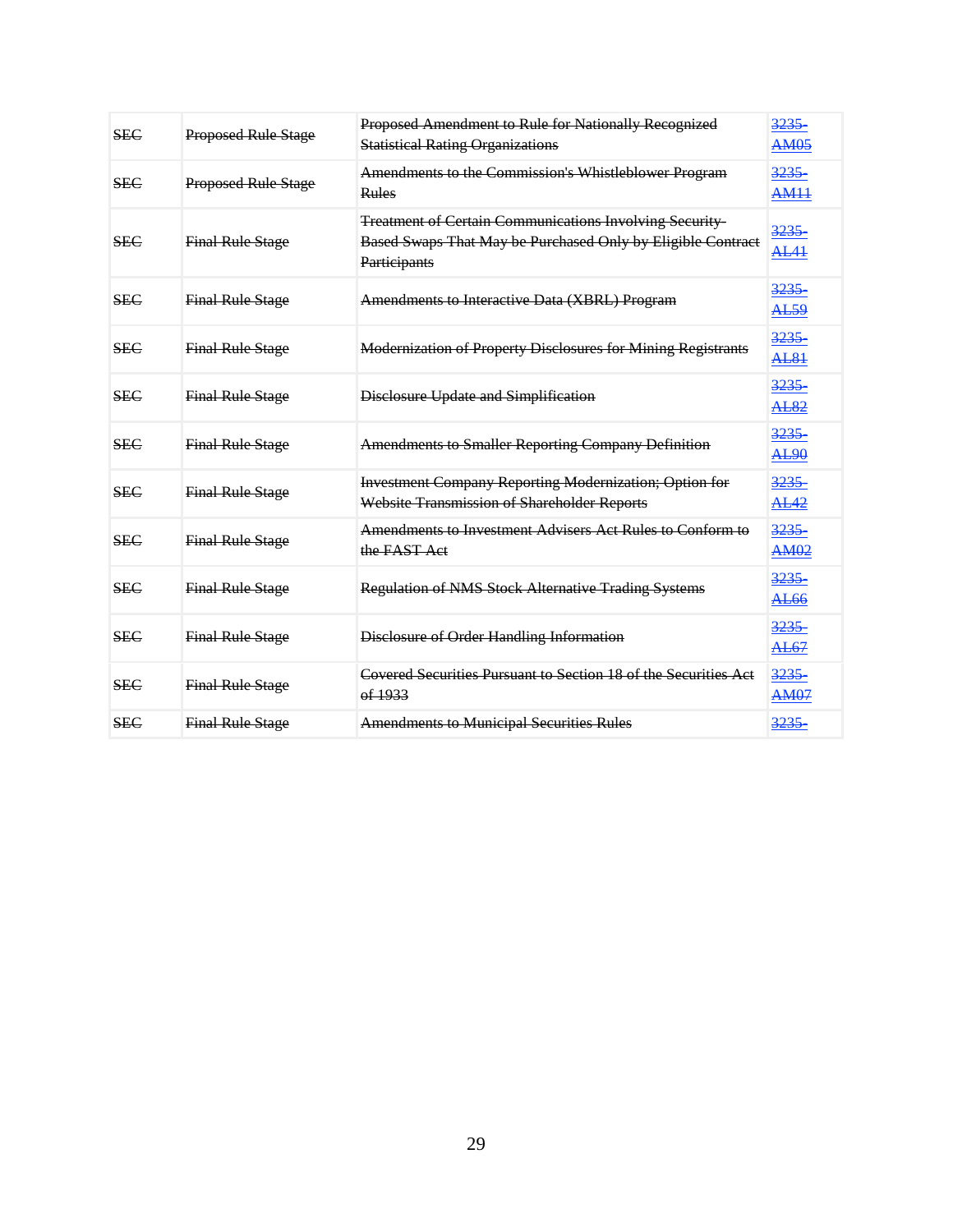# **Appendix B**

# **FY 2019 One-Year Agenda (Published in the Spring and Fall of 2018)[59](#page-29-0) (Strikeouts Reflect Completion of Indicated Stage of Rulemaking)**

| <b>Agency</b> | <b>Agenda Stage of</b><br><b>Rulemaking</b> | <b>Title</b>                                                                                                                      | <b>RIN</b>                  |
|---------------|---------------------------------------------|-----------------------------------------------------------------------------------------------------------------------------------|-----------------------------|
| <b>SEC</b>    | Prerule Stage                               | Fund Retail Investor Experience and Disclosure Request for<br>Comment                                                             | 3235<br><b>AM28</b>         |
| <b>SEC</b>    | Prerule Stage                               | Harmonization of Exempt Offerings                                                                                                 | 3235-<br><b>AM27</b>        |
| <b>SEC</b>    | Prerule Stage                               | Earnings Releases/Quarterly Reports                                                                                               | 3235-<br><b>AM40</b>        |
| <b>SEC</b>    | Proposed Rule Stage                         | Modernization of Investment Company Disclosure                                                                                    | 3235-<br><b>AM28</b>        |
| <b>SEC</b>    | Proposed Rule Stage                         | Amendments to Financial Disclosures About Acquired<br><b>Businesses</b>                                                           | 3235-<br><b>AL77</b>        |
| <b>SEC</b>    | Proposed Rule Stage                         | Business, Financial and Management Disclosure Required By<br><b>Regulation S-K</b>                                                | $3235 -$<br><b>AL78</b>     |
| <b>SEC</b>    | Proposed Rule Stage                         | Guide 3 Bank Holding Company Disclosure                                                                                           | 3235-<br><b>AL79</b>        |
| <b>SEC</b>    | Proposed Rule Stage                         | <b>Filing Fee Processing</b>                                                                                                      | 3235-<br><b>AL96</b>        |
| <b>SEC</b>    | Proposed Rule Stage                         | Disclosure of Payments by Resource Extraction Issuers                                                                             | $3235 -$<br><b>AM06</b>     |
| <b>SEC</b>    | Proposed Rule Stage                         | Extending the Testing the Waters Provision to Non-Emerging<br><b>Growth Companies</b>                                             | $3235 -$<br><b>AM23</b>     |
| <b>SEC</b>    | Proposed Rule Stage                         | <b>Accelerated Filer Definition</b>                                                                                               | 3235-<br><b>AM41</b>        |
| <b>SEC</b>    | Proposed Rule Stage                         | <b>Regulation A</b>                                                                                                               | 3235-<br><b>AM42</b>        |
| <b>SEC</b>    | <b>Proposed Rule Stage</b>                  | <b>Exchange Traded Funds</b>                                                                                                      | 3235<br>AJ60                |
| <b>SEC</b>    | Proposed Rule Stage                         | Enhanced Disclosure for Separate Accounts Registered as Unit<br><b>Investment Trusts and Offering Variable Insurance Products</b> | 3235<br><b>AK60</b>         |
| <b>SEC</b>    | Proposed Rule Stage                         | Use of Derivatives by Registered Investment Companies and<br><b>Business Development Companies</b>                                | <u>3235-</u><br><b>AL60</b> |
| <b>SEC</b>    | Proposed Rule Stage                         | Amendments to the Marketing Rules Under the Advisers Act                                                                          | 3235-<br><b>AM08</b>        |

<span id="page-29-0"></span><sup>59</sup> The list in Appendix B reflects a combination of the near-term initiatives identified in the spring of 2018 and the fall of 2018 for completion by April and October 2019, respectively.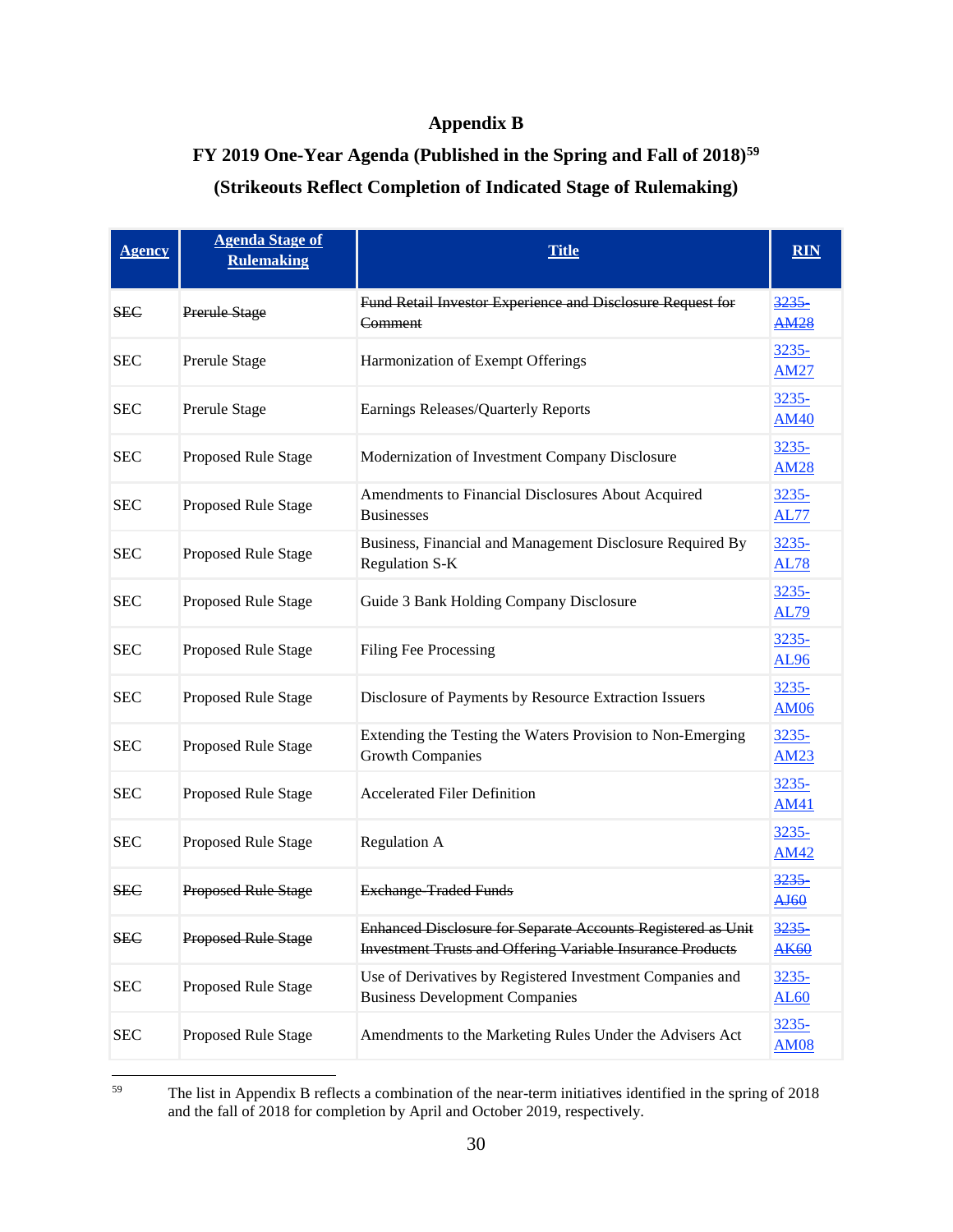| <b>SEC</b> | Proposed Rule Stage        | Fund of Funds Arrangements                                                                                                                                                                                         | 3235-<br><b>AM29</b>        |
|------------|----------------------------|--------------------------------------------------------------------------------------------------------------------------------------------------------------------------------------------------------------------|-----------------------------|
| <b>SEC</b> | Proposed Rule Stage        | Offering Reform for Business Development Companies under<br>the Small Business Credit Availability Act and Closed-end<br>Funds under the Economic Growth, Regulatory Relief, and<br><b>Consumer Protection Act</b> | $3235 -$<br><b>AM31</b>     |
| <b>SEC</b> | Proposed Rule Stage        | <b>Transfer Agents</b>                                                                                                                                                                                             | $3235 -$<br><b>AL55</b>     |
| <b>SEC</b> | Proposed Rule Stage        | Harmonization of Certain Title VII Rules                                                                                                                                                                           | <u>3235-</u><br><b>AM13</b> |
| <b>SEC</b> | Proposed Rule Stage        | Volcker Rule Community Bank Relief and Removing Naming<br>Restrictions                                                                                                                                             | $3235 -$<br><b>AM43</b>     |
| <b>SEC</b> | <b>Proposed Rule Stage</b> | <b>Investment Company Liquidity Disclosure</b>                                                                                                                                                                     | 3235<br><b>AM30</b>         |
| <b>SEC</b> | Final Rule Stage           | Disclosure of Hedging by Employees, Officers and Directors                                                                                                                                                         | 3235-<br><b>AL49</b>        |
| <b>SEC</b> | <b>Final Rule Stage</b>    | <b>Modernization of Property Disclosures for Mining Registrants</b>                                                                                                                                                | 3235<br><b>AL81</b>         |
| <b>SEC</b> | <b>Final Rule Stage</b>    | Disclosure Update and Simplification                                                                                                                                                                               | 3235<br><b>AL82</b>         |
| <b>SEC</b> | Final Rule Stage           | Amendments to Implement FAST Act Report                                                                                                                                                                            | 3235-<br><b>AM00</b>        |
| <b>SEC</b> | <b>Final Rule Stage</b>    | Amendments to the Commission's Freedom of Information Act<br><b>Regulations</b>                                                                                                                                    | 3235<br><u>AM25</u>         |
| <b>SEC</b> | <b>Final Rule Stage</b>    | Form CRS Relationship Summary; Amendments to Form ADV;<br>Required Disclosures to Retail Communications and Restrictions<br>on the use of Certain Names or Titles                                                  | 3235-<br><b>AL27</b>        |
| <b>SEC</b> | <b>Final Rule Stage</b>    | Amendments to Securities Act Rules Under the Fair Access to<br><b>Investment Research Act of 2017</b>                                                                                                              | <u>3235</u><br><b>AM24</b>  |
| <b>SEC</b> | Final Rule Stage           | Commission Interpretation Regarding Standard of Conduct for<br>Investment Advisers; Request for Comment on Enhancing<br><b>Investment Adviser Regulation</b>                                                       | 3235-<br><b>AM36</b>        |
| <b>SEC</b> | Final Rule Stage           | Capital, Margin, and Segregation Requirements for Security-<br>Based Swap Dealers and Capital Requirements for Broker-<br>Dealers                                                                                  | 3235-<br><b>AL12</b>        |
| <b>SEC</b> | Final Rule Stage           | Reporting and Recordkeeping Requirements for Security-Based<br>Swap Dealers and Major Security-Based Swap Participants                                                                                             | 3235-<br><b>AL45</b>        |
| <b>SEC</b> | <b>Final Rule Stage</b>    | Definition of "Covered Clearing Agency"                                                                                                                                                                            | 3235-<br><b>AL48</b>        |
| <b>SEC</b> | <b>Final Rule Stage</b>    | Disclosure of Order Handling Information                                                                                                                                                                           | 3235                        |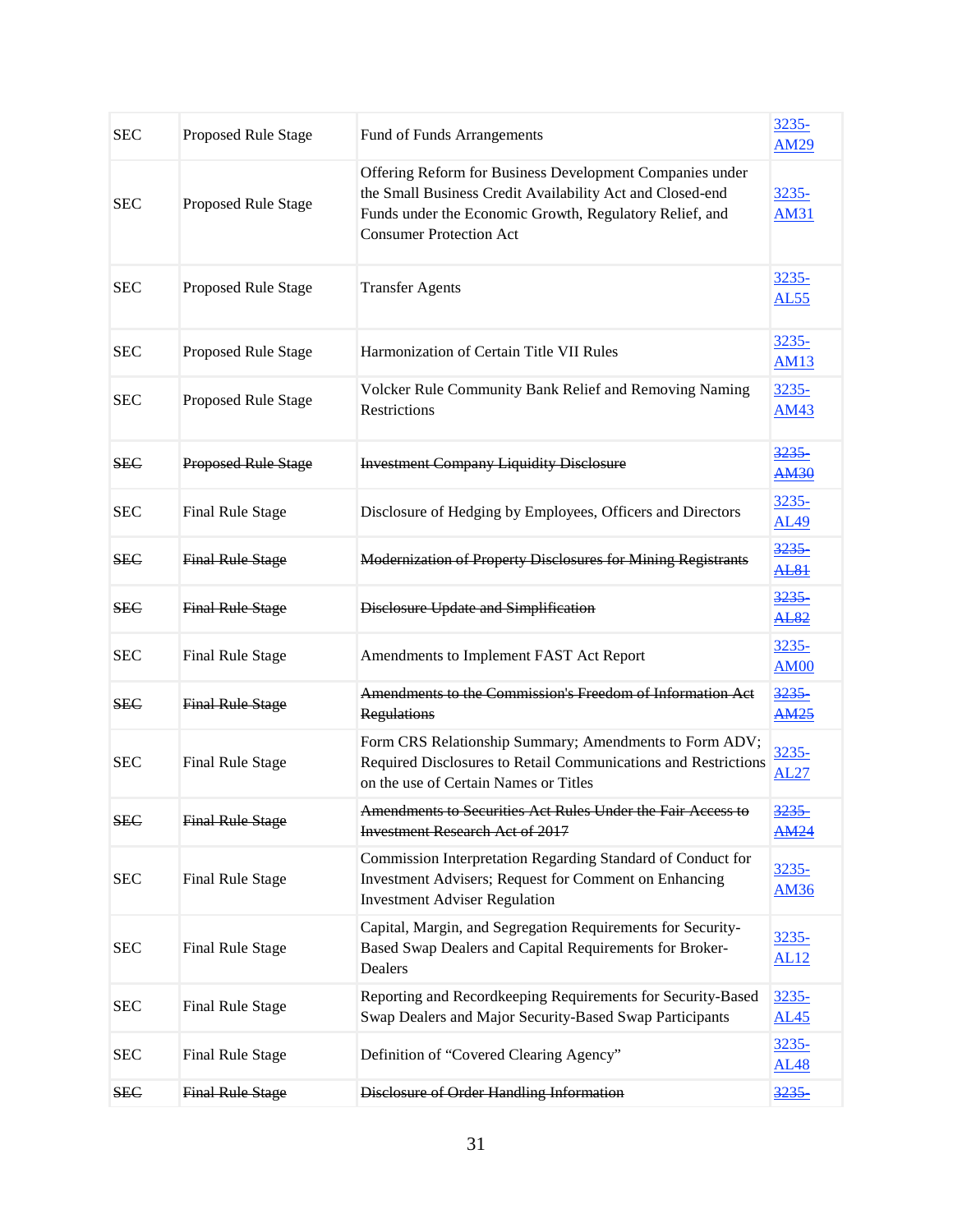|            |                         |                                                                                                                                                                                                           | AL67                        |
|------------|-------------------------|-----------------------------------------------------------------------------------------------------------------------------------------------------------------------------------------------------------|-----------------------------|
| <b>SEC</b> | Final Rule Stage        | Applications by Security-Based Swap Dealers or Major<br>Security-Based Swap Participants for Statutorily Disqualified<br>Associated Persons to Effect or Be Involved in Effecting<br>Security-Based Swaps | 3235-<br><b>AL76</b>        |
| <b>SEC</b> | Final Rule Stage        | <b>Transaction Fee Pilot</b>                                                                                                                                                                              | <u>3235-</u><br><b>AM04</b> |
| <b>SEC</b> | <b>Final Rule Stage</b> | Prohibitions and Restrictions on Proprietary Trading and Certain<br>Relationships With Hedge Funds and Private Equity Funds                                                                               | $3235 -$<br><b>AM10</b>     |
| <b>SEC</b> | Final Rule Stage        | <b>Regulation Best Interest</b>                                                                                                                                                                           | <u>3235-</u><br><b>AM35</b> |
| <b>SEC</b> | <b>Final Rule Stage</b> | <b>Amendments to Municipal Securities Disclosure</b>                                                                                                                                                      | <u>3235-</u><br>AL97        |
| <b>SEC</b> | Final Rule Stage        | Auditor Independence With Respect to Loans or Debtor-Creditor<br>Relationships                                                                                                                            | 3235-<br><b>AM01</b>        |
| <b>SEC</b> | Final Rule Stage        | Amendments to the Commission's Whistleblower Program Rules                                                                                                                                                | 3235-<br>AM1:               |